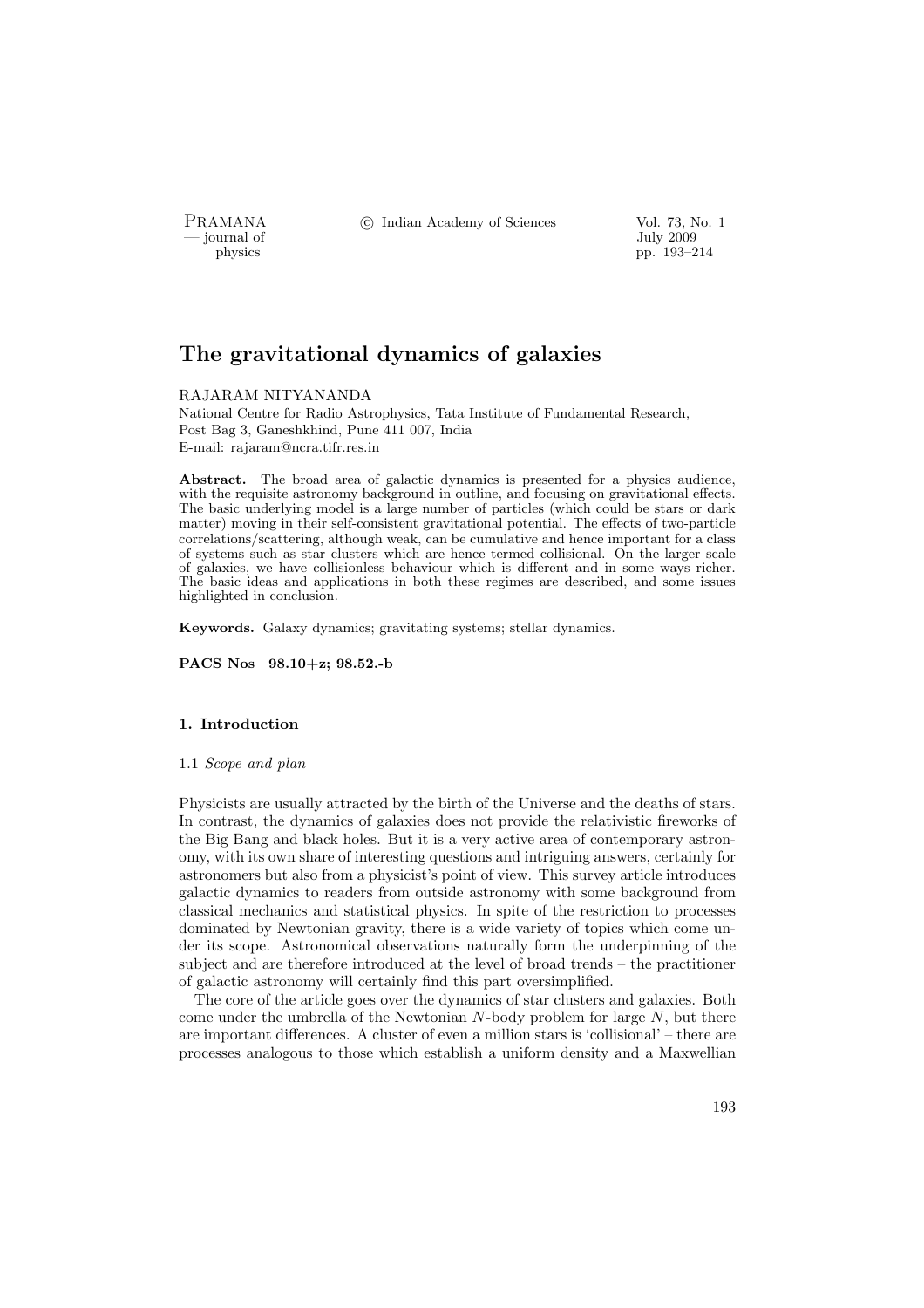# **M31** The Andromeda Galaxy



Figure 1. The Andromeda galaxy, our nearest neighbour, viewed at three different scales (courtesy the Hubble archive). Note the satellites on the largest scale. On the smallest scale, one sees the dense star cluster whose motions reveal the central black hole (ref. [11]).

distribution in laboratory gases. The consequences are rather different though – the theory leads us to expect that the system is driven further and further away from 'equilibrium'.

On the larger scale of a galaxy, however, these processes are negligible and there is a great multiplicity of possible steady states. The problem is now to try and understand which of these get selected in our Universe. While the so-called spheroidal or elliptical galaxies form a class more amenable to idealized models, we also have many disc galaxies which are also called spiral because of the spectacular patterns which they exhibit (figure 1). We will comment on the stellar dynamics of disc galaxies as well, although gas dynamics certainly plays a crucial role in these systems.

Clearly, steady states are clearly not enough – one has to understand how they are reached and hence the section on time-dependent phenomena. One significant area which is mentioned but not covered in any detail is the numerical simulation of gravitational N-body systems which has reached a high level of sophistication, and provided a much needed reality check given that analytic methods have their limitations on account of the simplifying assumptions made.

The length of this article clearly precludes both detail and comprehensiveness. The goal is to give an overview, with an admittedly personal slant, of the basic observational facts, theoretical ideas, and some open issues, while providing links to the literature for those who are inclined to go further. Accordingly, very few primary sources are cited, but they can usually be found in the review articles mentioned. The subject has an authoritative and close to canonical text [1] which has just come out in a second edition. The reader can safely assume that a reference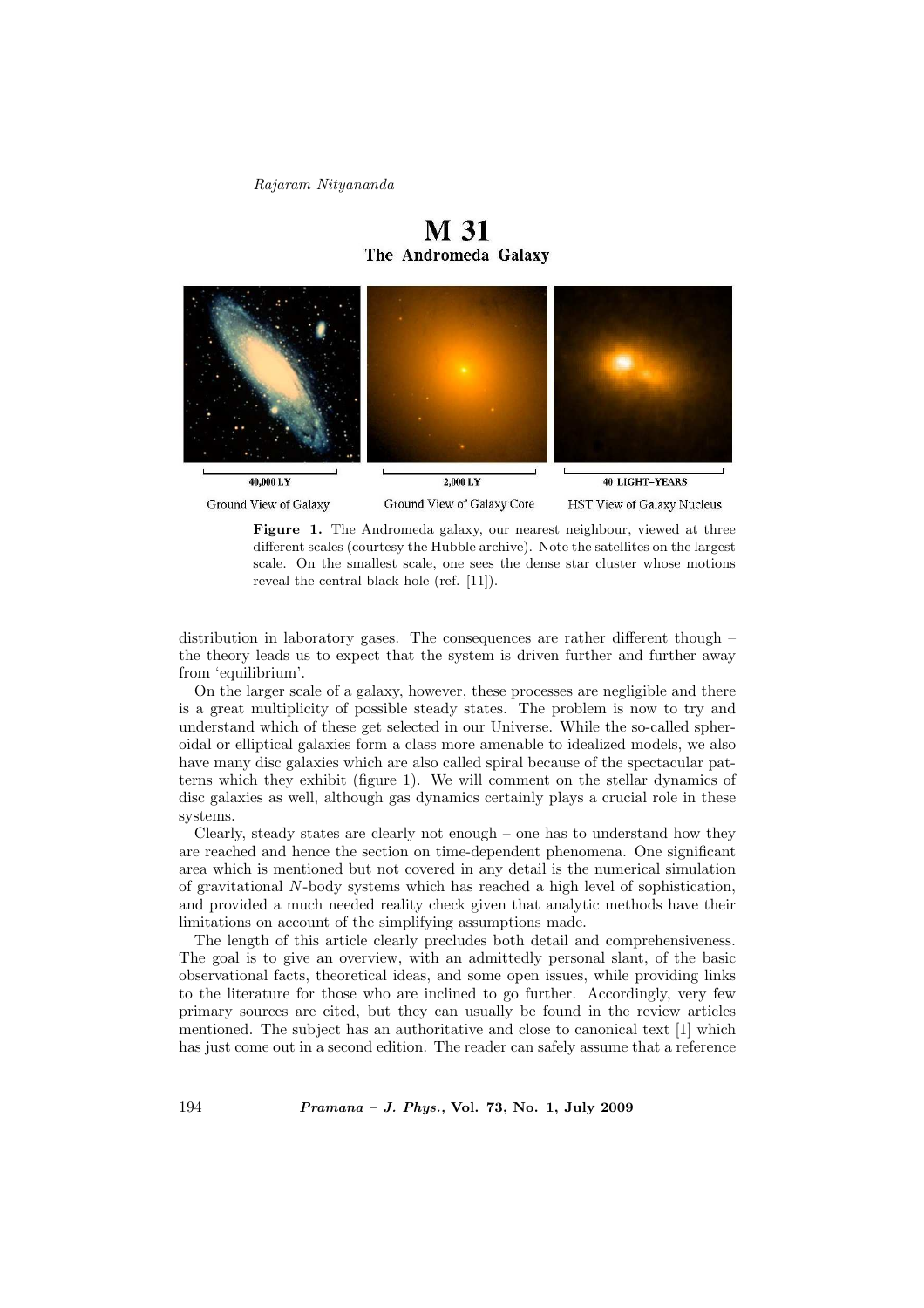to standard material – say to Jeans or the virial theorem – can be followed up there, and in the other texts/monographs [2].

## 1.2 Galaxies – Some phenomenology

It took till the early twentieth century to establish that our galaxy and its neighbours like Andromeda (figure 1) are collections of about  $10^{11}$  stars, about a hundred thousand light years  $(10^{23} \text{ cm})$  in size. Much of the twentieth century went by before one could arrive at the number of galaxies of this size in the observable Universe – again around  $10^{11}$ . A few galaxies are bigger and brighter than our own, but many more are smaller, going down to dwarf galaxies which could be ten thousand times less luminous. Nevertheless, galaxies do form a distinct and unique unit in the organization of the visible Universe. The distribution of luminosities, while broad, does seem to cut off at both the upper and lower end, though there are worries that we may be lulled into complacence by observational selection. In fact it is quite as reasonable to say that the Universe consists of galaxies as to say that the body consists of cells. This does not exclude interesting structures either within a galaxy, such as star clusters or made up of galaxies such as groups, etc. Galaxies are gravitationally bound systems, whose separations are greater than their sizes, very roughly by a factor of ten – though interacting pairs, small tight groups of a few, exist. Still larger entities like clusters of galaxies, superclusters, filaments, walls all made up of galaxies do exist and their formation is an important part of the subject of physical cosmology [3]. But galaxies retain their identities within these structures. Likewise, there are structures within galaxies which are bound and have a distinct identity – globular star clusters (figure  $2$ ) – but the majority of stars in a galaxy are not contained in these.

Hubble's morphological classification of galaxies in his famous tuning fork diagram (figure 3) has stood the test of time. We will need only broad distinction between spheroidal and disc galaxies (left and right of the picture), and that between barred and unbarred (the two branches on the right of the picture). One basic problem is that one sees an individual galaxy only in projection. This implies that we only measure the two-dimensional or surface density of starlight on an image. Spectroscopic measurements of stars or gas also give only one component of the velocity, along the line of sight, via the Doppler effect. Clearly, inferring the structures of galaxies in six dimensions of phase space from the three-dimensional observations will not be unique and will require assuming a model. In the case of disc galaxies, we do have examples ranging all the way from face on to edge on, which are consistent with a model of a thin disc of stars with circular symmetry to zero order (and spiral features to first order, accompanied by a central 'bulge'). Within the thin circular disc assumption, one can use the apparent elliptical outline to infer the angle of inclination between the plane of the galaxy and the plane of the sky (equivalently, between the normal to the galaxy and our viewing direction). We can then de-project the surface density. Since we have only one velocity component measured, yet another assumption is needed. Azimuthal symmetry plus a steady state (no expansion or contraction) is satisfied by assuming circular orbits for the stars and gas to a first approximation. So the kinematics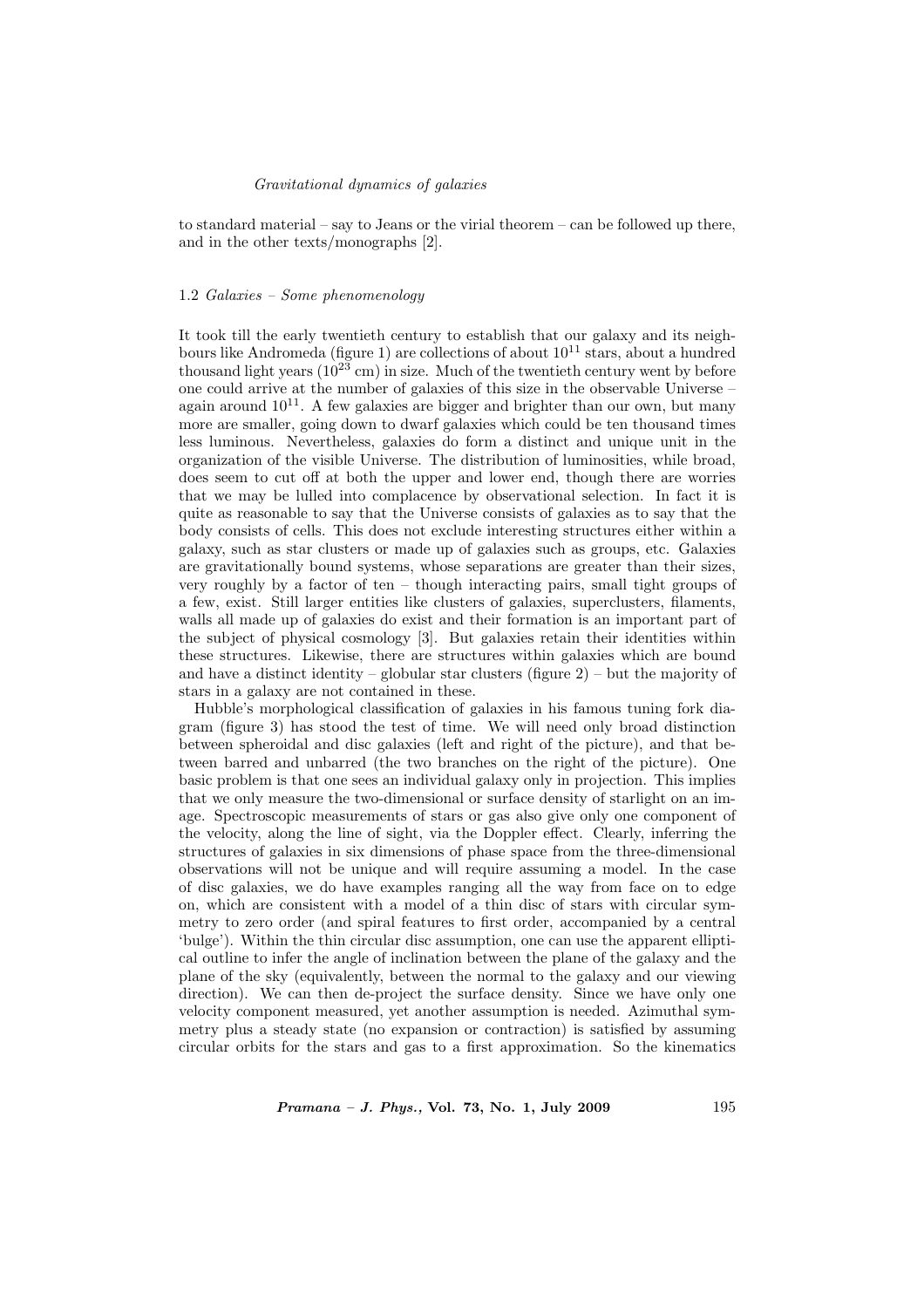

Figure 2. The centre of the globular cluster M13 (courtesy Hubble heritage project). The size is a few light years.

is described by the speed of circular motion as a function of distance from the centre  $v_c(r)$ , popularly known as the 'rotation curve'. It is possible to check the consistency of this assumption since we would be fitting a two-dimensional measurement of radial velocities with a function of one variable. Azimuthal symmetry seems grossly violated by the appearance of spiral galaxies in visible light. One should however note that these spectacular patterns manifest themselves most in the blue light of newly formed massive stars, while the great silent (actually underluminous) majority of older stars do not show such striking asymmetry and dominate the mass and potential. Twenty per cent is not a bad number for the deviation from full azimuthal symmetry.

One of the most remarkable discoveries of twentieth century astronomy came from studying the rotation curves of spiral galaxies. High school physics allows us to infer the distribution of mass with radius in the galaxy from this curve –  $v_c^2(r)/r = GM(r)/r^2$ . Here  $M(r)$  refers to the mass within a sphere of radius  $r$ using this for the inward gravitational force at  $r$  is strictly valid only if the density distribution is spherically symmetric, but the error for a non-spherical distribution is not large.

The difference between a disc galaxy and for example the solar system comes from the behaviour of  $M(r)$  at large r. Since mass of the Sun dominates, we can take  $M(r)$  to be a constant for all the planets and hence the rotation speed falls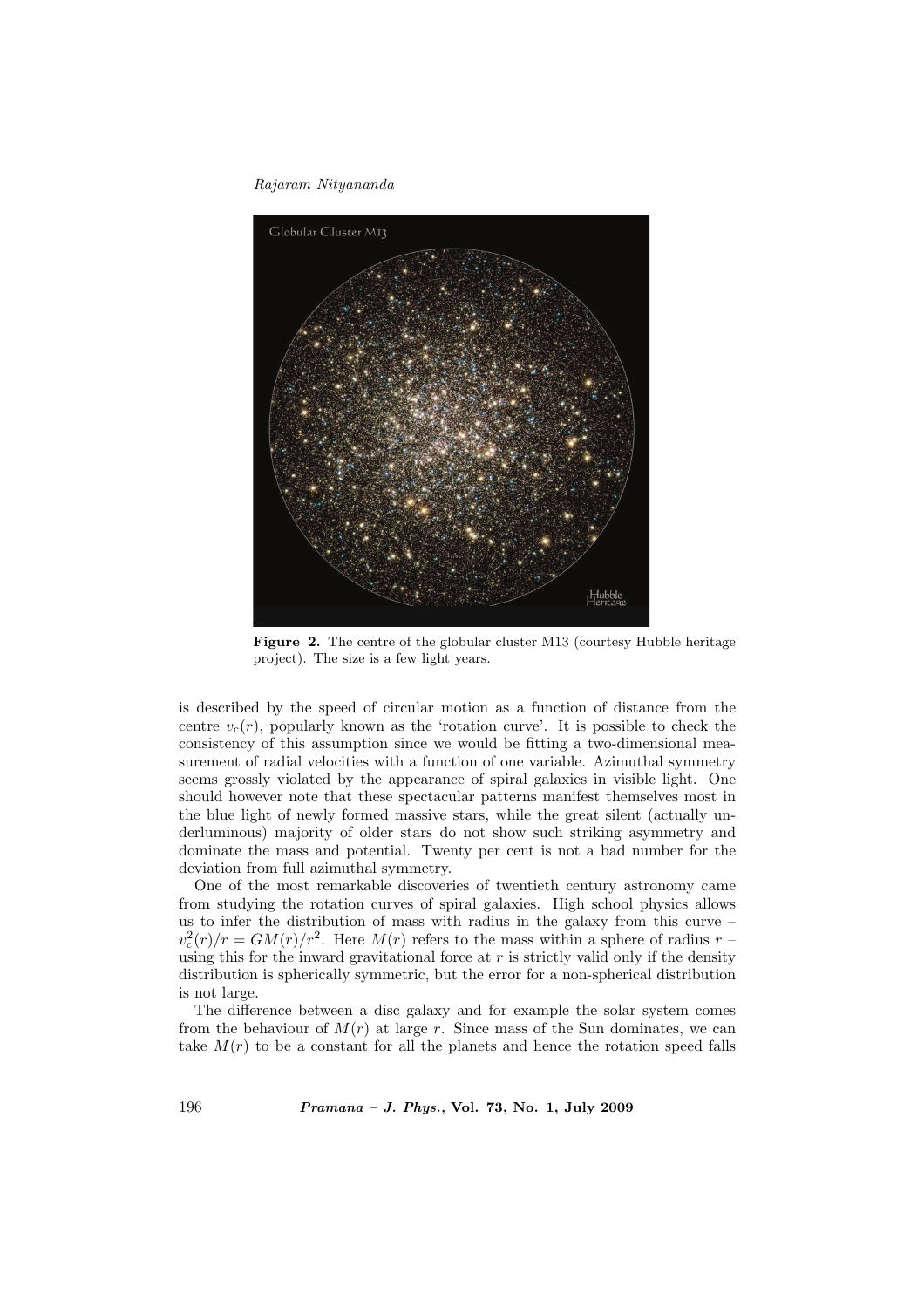

Figure 3. Hubble's 'tuning fork' classification of galaxies. The spheroidal systems are to the left and the discs, also known as spirals, to the right. Note the further classification of discs into unbarred (right, above) and barred (right, below).

off as  $1/$ p  $(r)$ . As late as the 1970s, it was felt that this law must hold in the outer regions of galaxies as well, since most of the visible light was seen from the inner regions. Of course, it is difficult to measure the Doppler shift if there is nothing to measure the Doppler shift of. So with hindsight it was a case of absence of evidence. The evidence assembled by Vera Rubin, her collaborators, and others [4] came from measurements of very faint spectral lines from gaseous material in the outer parts of galaxies, but also from the hydrogen gas emitting radiowaves at 21 cm – this is much more abundant in the outer parts of galaxies than stars. The rotation in the outer regions was very different from the naive expectation of  $v_c \sim r^{-1/2}$ . If anything,  $v_c(r)$  was constant or mildly rising. This implies that  $M(r)$  grows proportionally to  $r$  or faster. The matter making up this mass would have surface density  $\sigma(r)$  falling as  $1/r$  (the simple minded estimate is  $\sigma(r) = M(r)/(\pi r^2)$ ). The observed surface density of starlight in a spiral galaxy falls off exponentially with distance from the centre – this is why the mass in stars alone would predict a falling,  $r^{-1/2}$  rotation curve at large radii. This glaring discrepancy between gravitating and visible matter caused considerable unease when revealed in the first few cases, but is now the norm for galaxies. Astronomers have been forced to invoke 'dark matter' – matter distributed with a density going roughly as  $\rho(r) \propto 1/r^2$  upto a length scale (∼5) times larger scale than the bulk of the stars or gas. Clearly there has to be an outer cut-off to  $r$  to get finite mass.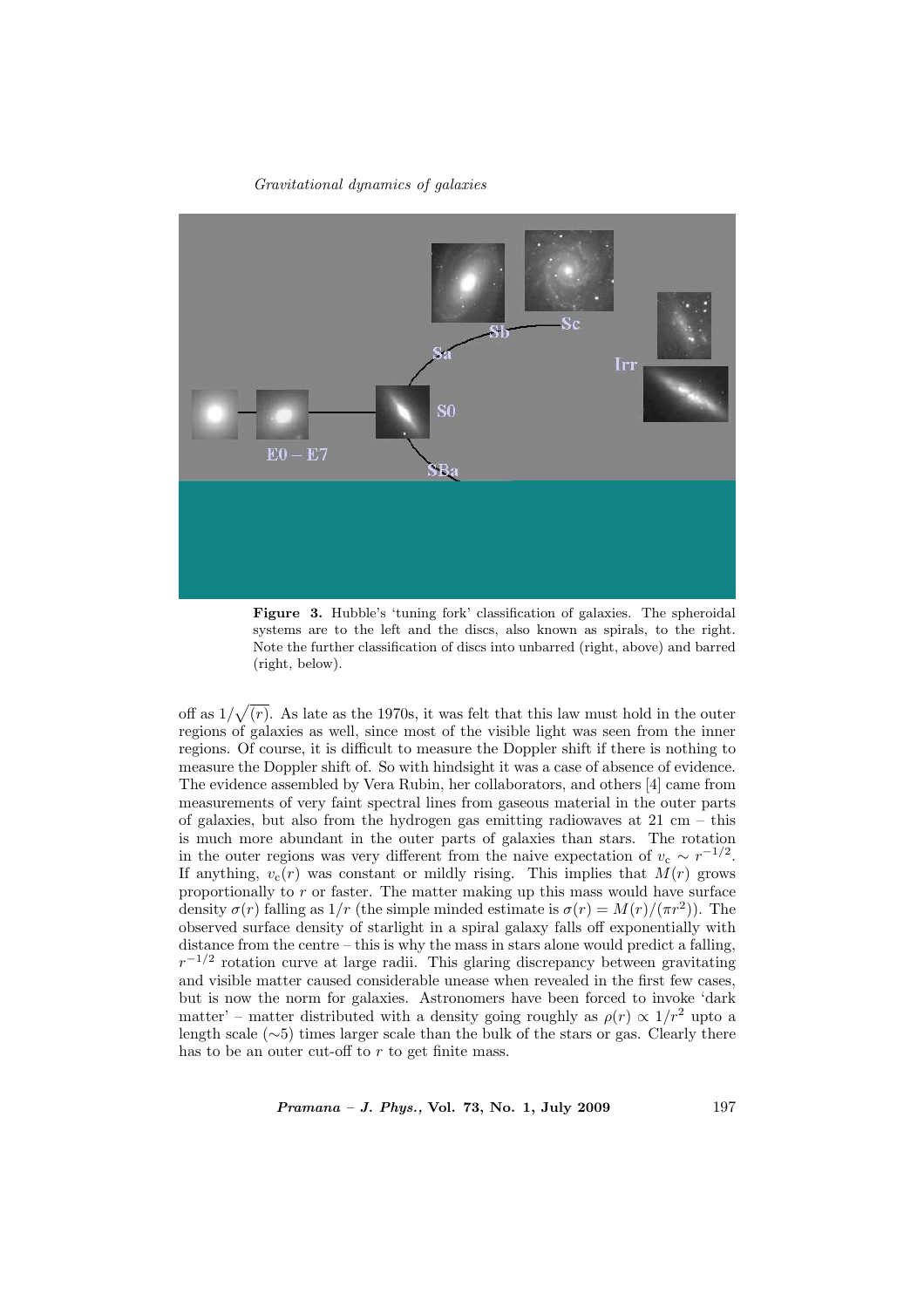One should be wary of things which explain just one observation, but dark matter has now explained many more things on a cosmological scale with a level of quantitative agreement that has led to wide acceptance. Acceptance does not imply that we know what dark matter is made of, even 25 years after, though there are some clues as to what it is not! For example, a million black holes in our Galaxy, each of a million solar masses, can safely be excluded on grounds of other effects they should produce. Particle physicists have embraced this astronomical crisis to their advantage – the lightest, most weakly interacting, and most stable of the unseen particles in theories going beyond the Standard Model are widely identified with dark matter – see the article by Mukhi and Roy in this special issue.

## 2. Dynamical principles

#### 2.1 The Liouville–Poisson equation

The dynamics of stars in galaxies is an extreme case of the N-body problem which is already rich enough in Newtonian gravity that we shall stay away from general relativity – in any case speeds in galaxies are a sedate  $c/1000$  or less. For simplicity, we shall even take all the masses to be equal to some fixed number  $m$  for the most part. The large value of N is meant to imply that we are interested in the overall behaviour of the system, as in the kinetic theory of gases. A one-particle statistical distribution function of stars with respect to three-dimensional position and velocity  $dM = f^{(1)}(x, v) dxdv$ , captures this information, and one expects that we will be able to predict this function at later times if it is given initially. (Since we nowhere use components, vector notation is supressed.) Clearly, this is already a 'coarsegrained' description, since the full information about an N-body system lives in a 6N-dimensional phase space. This description neglects 'correlations' – information contained in, say, the two-particle distribution function  $f^{(2)}(x_1, v_1, x_2, v_2)$  which might conspire in a way that would influence the behaviour of  $f^{(1)}$  – which we denote by f from now on. Notice also that unlike the case of fluids, we do not coarse grain further to a density, velocity, pressure at a given point in three-dimensional 'real' space x.

The self-consistent potential  $\phi(x, t)$  can be calculated, using Poisson equation  $\nabla^2 \phi(x,t) = 4\pi G \rho(x,t)$ , from the real space mass density  $\rho(x,t)$ . This, in turn, can be computed from the one-particle distribution function  $f$  by integrating over  $v, \rho = \int f dv.$  (The normalization we chose for is 'mass per unit volume in sixdimensional position velocity space', rather than the more usual choice of 'number of particles per unit volume in position–momentum space'.) The motion of the particles is clearly going to depend on this potential, which appears in the Liouville equation for the evolution of  $f$  (the partial derivative with respect to a vector indicates the gradient).

$$
\frac{\partial f}{\partial t} + v \cdot \frac{\partial f}{\partial x} - \frac{\partial \phi(x, t)}{\partial x} \cdot \frac{\partial f}{\partial v} = 0.
$$
\n(1)

The notion of self-consistency implies that the potential which evolves the distribution function has to be calculated from the same distribution function. Well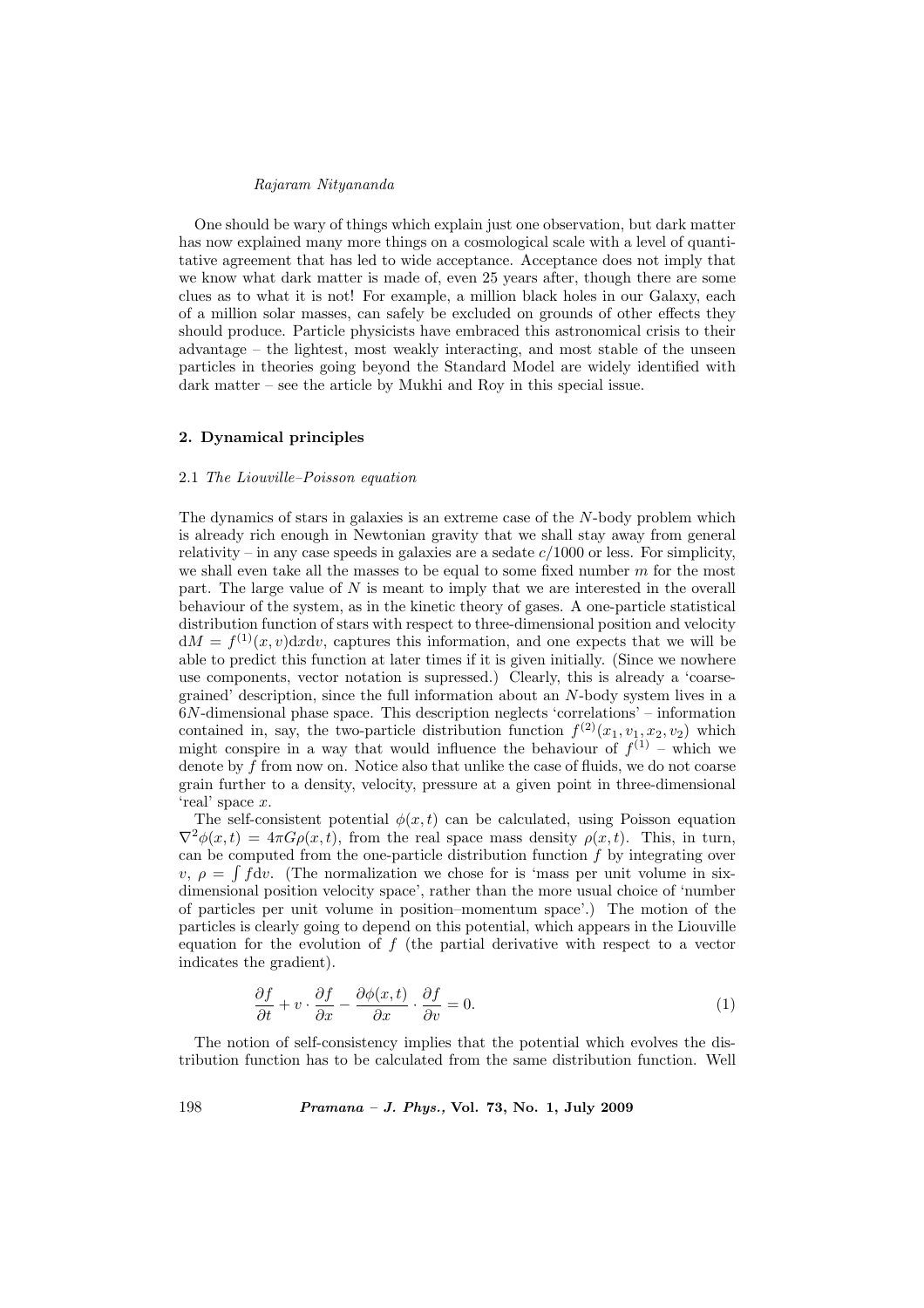after Jeans applied it to galaxies, this feature re-appeared in the Vlasov theory of plasma physics, since the Coulomb potential obeys the same Poisson equation. Given that  $\phi$  is linear in f, the third term shows nonlinearity rearing its head – ugly or beautiful depending on the beholder. We deviate from standard practice in calling (1) the Liouville–Poisson equation rather than the more common CBE (for collisionless Boltzmann equation) which does no justice to the inventor of the collision term, or gravitational Vlasov equation which would be anachronistic.

#### 2.2 Two-body relaxation

The Liouville–Poisson equation is not the whole story. The potential has been calculated from a 'coarse-grained' – which means smoothed out – distribution function, which would accurately describe a truly continuous fluid with self-gravity. Since our sytem is discrete, a scattering process in which momentum is exchanged between two stars which pass close to each other has to be put in quite separately from the common self-consistent potential in whose orbits they both move before and after the interaction. Jeans himself gave an early, rough, but instructive estimate of the importance of these encounters. Unbound two-body motion under an inverse square force has an exact solution in Newtonian dynamics, familiar from Rutherford scattering. For gravitational forces between two equal mass particles, the scattering angle  $\theta$  in the centre of mass frame in terms of the impact parameter b and relative speed v is given by  $tan(\theta/2) = (2Gm/bv^2)$ . For a given relative speed, there is a critical impact parameter  $b_{\text{crit}} \sim Gm/v^2$  below which one gets deflections greater than a radian, going upto  $\pi$  (backscattering) as b tends to zero. For  $b \gg b_{\rm crit}$  the deflections are small. The Jeans estimate treats the stars as hard spheres with a velocity-dependent radius of  $b_{\text{crit}}$ , and gives a formula for the 'two-body relaxation time' (i.e typical time for significant change in the magnitude/direction of the velocity of a given star due to collisions). This is the mean free path for this radius divided by v

$$
\tau_{\text{relaxation}} \sim \frac{1}{\pi b_{\text{cirt}}^2 n v} \sim \frac{v^3}{G^2 m^2 n}.
$$
\n
$$
\tag{2}
$$

A more illuminating form of this equation emerges if we put in simple estimates for the particle density n and the relative velocity v, in terms of the extensive parameters  $N$  and  $R$ , the number of particles and overall system size. The velocity scale is set by the virial theorem, which states that the kinetic energy of a system with inverse square forces which is neither expanding nor contracting equals half the negative of the potential energy. We then compare this relaxation time to  $t_{\text{dynamical}}$ , the typical time it takes a star to travel a distance of the order of the system size R.

$$
n \sim N/R^3 : v^2 \sim GNm/R; \quad t_{\text{dynamical}} \sim R/v. \tag{3}
$$

Putting these into the earlier formula (2) results in cancellation of all dimensional quantities, leaving the neat result

$$
t_{\text{relaxation}}/t_{\text{dynamical}} \sim N. \tag{4}
$$

Pramana – J. Phys., Vol. 73, No. 1, July 2009 199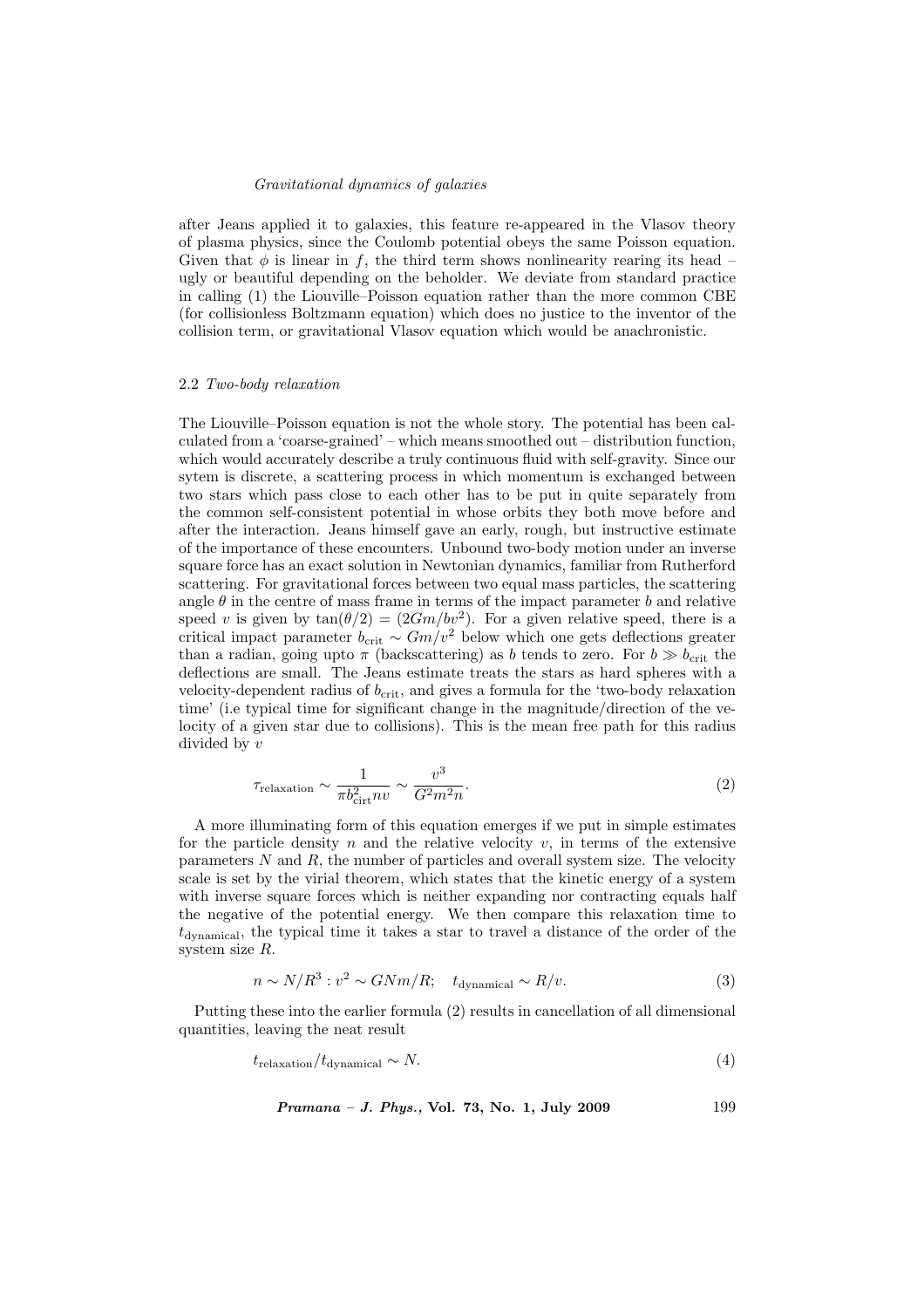This means that a star executes many orbits before the effects of two-body collisions become significant. This is quite in contrast to a gas in the laboratory, which under most circumstances has a mean free path which is the shortest length scale in the problem. (High vacuum systems, including many laboratory plasmas, are exceptions.) This formula gives a measure of how long we can neglect the effects of two-body encounters, compared to the effects of the mean potential (which manifest themselves on the dynamical time-scale). It is at first surprising that the more stars we put in, the more we can neglect collisions. But looking at the collisions as a consequence of the discreteness or 'graininess' of the system, it is actually satisfying to see their effects disappearing as  $N$  goes to infinity, keeping the total mass and physical size fixed. This is the so-called collisionless limit in which it is accurate to describe the system by eq. (1).

The estimate of eq. (2) is not correct in neglecting small angle scattering. It is true that collisions with impact parameters from, say  $4b_{\rm crit}$  to  $8b_{\rm crit}$  will produce scattering angles half as much as those from  $2b_{\text{crit}}$  to  $4b_{\text{crit}}$ . The cumulative effect of many random scatterings depends on the square of this deflection. So we are talking of an effect which is four times less, per collision, in the first case. However, this is precisely offset by the fourfold increased cross-section. The final contribution is the same for each logarithmic interval of impact parameter! Rather than having a negligible effect, we find that the collisions for  $b \gg b_{\rm crit}$  actually dominate, by a factor proportional to the 'Coulomb logarithm',  $\ln(b_{\text{max}}/b_{\text{crit}})$ . What is the upper impact parameter that renders this logarithm finite? In plasmas, it is the Debye length, beyond which the two-particle correlations act to shield the Coulomb force. In a gravitating system, we actually have 'antishielding' (also calculated by Jeans – see below!) and the appropriate number is of order the system size  $R$ . Being inside a logarithm, it does not affect the answer very much. The ratio  $R/b_{\text{crit}}$  is  $v^2R/Gm$  which is easily seen (from eq. (3)) to be just of order N, the total number of particles. A precise definition and careful calculation of the two-body relaxation time for a star cluster shows that it exceeds the dynamical time by approximately the factor  $N/(20 \ln N)$  [5].

#### 2.3 Velocity space diffusion and dynamical friction

The formalism appropriate to this kind of situation is best appreciated by going back to Boltzmann's formulation of the kinetic theory of gases, which has a 'collision term' on the right-hand side of the Liouville equation to describe the change in the distribution function caused by these encounters. For molecular collisions, the angle of scattering, and hence the change in velocity, can be large. The Boltzmann collision term giving the rate of change of  $f(v)$  is therefore an integral operator. Schematically,

$$
\left(\frac{\partial f}{\partial t}\right)_{\text{collisions}} = \int \int \mathrm{d}v'' \mathrm{d}v' (-f(v)f(v')K(v,v') + f(v')f(v')K(v',v'')).
$$

It is understood that all the  $f$ 's are evaluated at the same position  $x$ , since a molecule collides with nearby ones. The loss term with a negative sign accounts for all other molecules with velocity  $v'$  with which those with a given  $v$  could collide,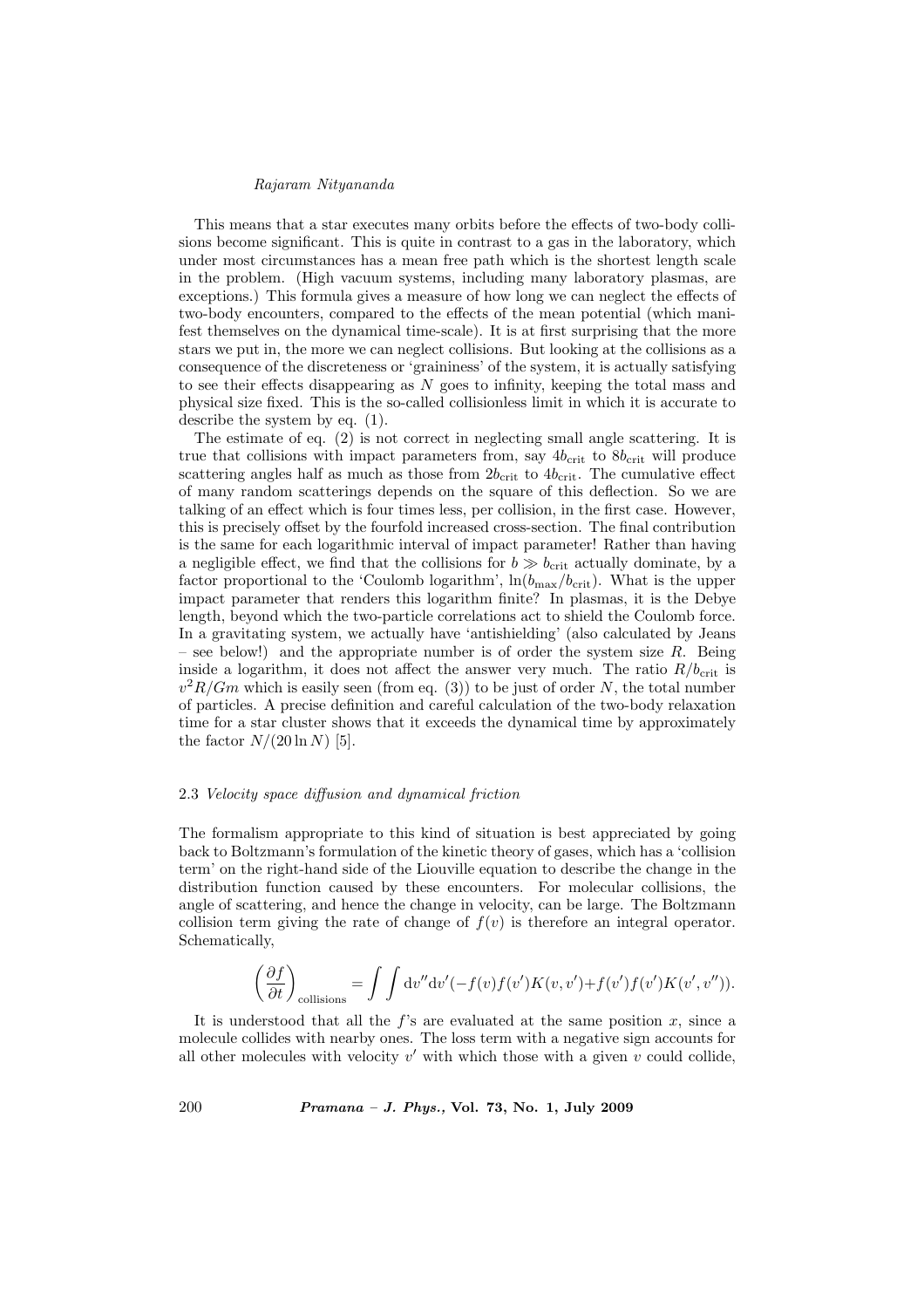producing  $v''$  and  $v'''$ . The 'gain' term accounts for the 'inverse' collisions which produce molecules with velocity v (along with v') starting with  $v''$  and  $v'''$ . One sees that this is both nonlocal in  $v$  and nonlinear in  $f$ , and the kernel  $K$  gives the rates for these collisions.

In stellar dynamics, we have seen that collisions in which the change in velocity is small dominate by about an order of magnitude over others. In this case, one of the final velocities in the loss term, and one of the initial velocities in the gain term, is close to v. This allows a Taylor expansion, which will clearly give a term proportional to  $f$  and one to the velocity space gradient of  $f$ . The resulting equation simplifies to the so-called Fokker–Planck form

$$
\left(\frac{\partial f}{\partial t}\right)_{\text{collisions}} = -\frac{\partial J(v)}{\partial v},
$$

$$
J(v) = -D : \frac{\partial f}{\partial v} - F(v)(v - v_0)f(v).
$$

The change in  $f$  at a given  $v$  due to small angle collisions is expressed as the divergence of a current,  $J(v)$ . The current has two terms. The first is a 'diffusive' term, which represents a spreading out in velocity space, from regions with a higher phase space density to lower. This diffusion has a simple physical interpretation, viz. random small kicks in velocity space due to a large number of collisions, each causing a small change in velocity. Clearly, this cannot be the only effect, since all stars would gain energy by random walking away from the origin in velocity space. We therefore need the second, 'convective' term in the current  $- f$  is carried along at a speed  $-F(v)(v - v_0)$  in velocity space. The convective term describes a systematic drift towards the origin of velocity space (chosen as the centre of mass frame, moving at  $v_0$ , of the stars in a given region of real space). The name 'dynamical friction' coined by Chandrasekhar has stuck. It describes a tendency for collisions to 'drag' a star to the mean velocity of its neighbours at the given position, denoted by  $v_0$  above. The systematic derivation of both terms due to Landau [6] for the case of Coulomb collisions in a plasma clearly brings out the close relation between diffusion and dynamical friction.

The original Fokker–Planck equation was derived for a heavy Brownian particle in a fluid made up of much lighter molecules, so that the assumption of many small impulses was a valid one [6]. For Brownian motion, the term is both linear and local. In the context of stellar dynamics and plasmas, it is neither. The schematic derivation sketched above already shows that F and D are functions of v, and  $v_0$ is a function of  $x$ . They are all given by integrals over  $f$ , and so the locality in velocity is only apparent.

The basic Liouville equation conserves the phase space density. In fact, it expresses the constancy of f along the trajectory of a given particle in phase space. The dynamical friction term clearly increases phase space density, since by itself it would drag all particles at a given point in space to zero velocity relative to each other. The diffusive term does the opposite, since it spreads the particles out in velocity space. Given that volume in phase space is associated with entropy, one should make sure that the net effect increases. This was already fixed by Boltzmann's H-theorem, which applies to his general collision term and hence to the specialized Fokker–Planck form as well [6].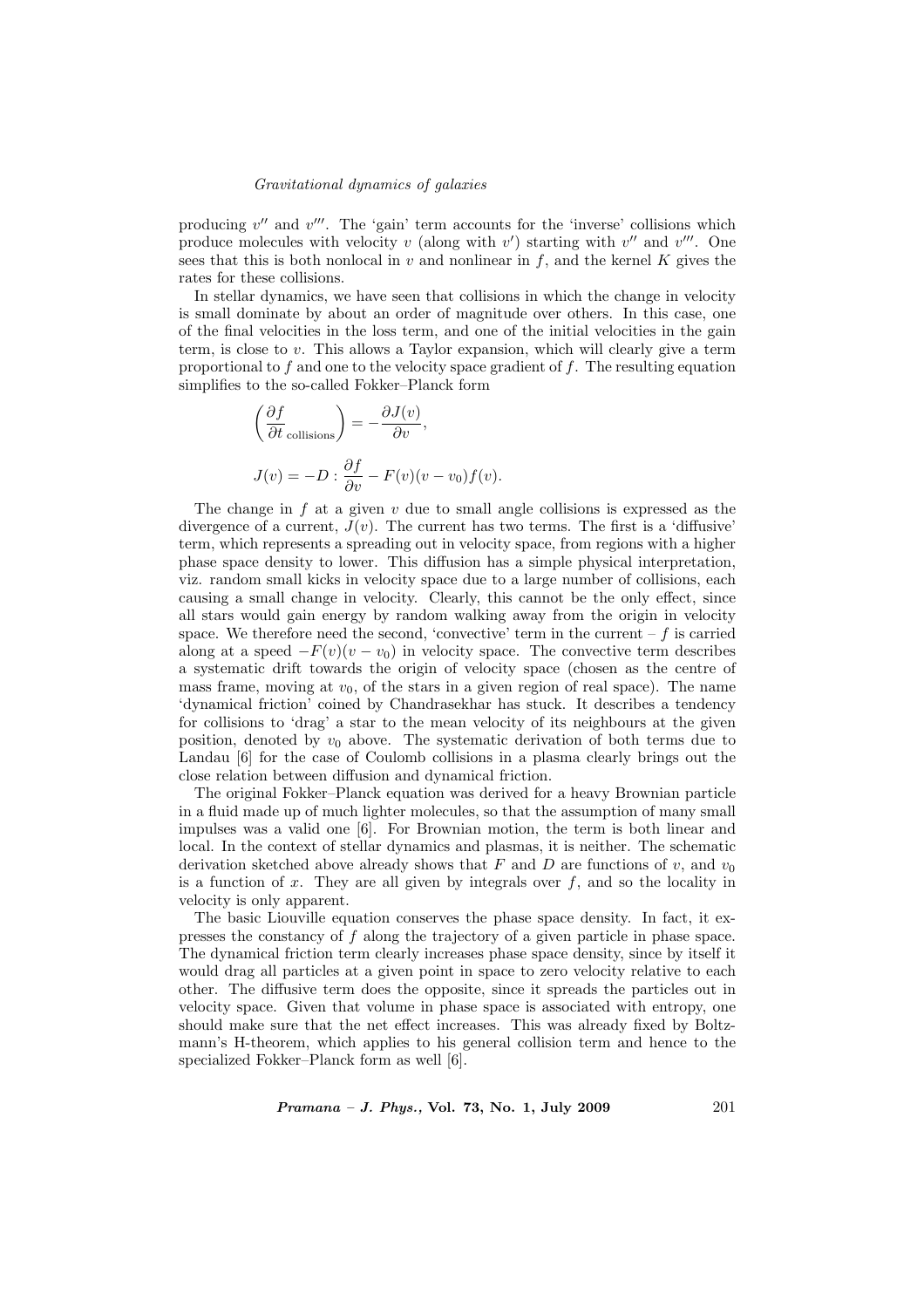## 3. Collisional stellar dynamics: Globular and other star clusters

Globular clusters are nearly perfectly spherical sytems of typically a million stars, moving with relative velocities of a few kilometres per second, and extending for several parsecs around a dense core which can be a parsec  $(3 \times 10^{16} \text{ m})$  in size (figure 2). Spitzer's 1987 book [5] is the standard reference for the basics, though the subject, like most others in astronomy, has seen great progress since that time. The dynamical time is thus about a million years, and the Coulomb logarithm is about twenty, giving a rough estimate of a few hundred million years for the relaxation time. This might seem long, until we realize that the globular clusters are 10<sup>10</sup> years old, and hence have gone through many relaxation times in their evolution. It therefore makes sense to ask whether there is an equilibrium state to which they can relax. Based on experience with gases, one would expect something at constant temperature, with a density and hence pressure increasing inwards, to balance the force of gravity. This does not work, for at least two reasons. Firstly, the collisions tend to establish a Maxwellian distribution of velocities, and some fraction of this distribution lies at above the escape velocity at any given point in the cluster. There is hence a gradual process of 'evaporation' of stars from the cluster. A simple estimate would give a few per cent (the fraction in the tail) per relaxation time. Evaporating stars carry positive energy, and leave the system more tightly bound (and the binding energy per star even more negative). Going back to the simple estimates of eq. (3), one can see that the size goes down, the speed increases, and the number goes down. All these contribute to shortening the twobody relaxation time. In fact, beyond a point, the Fokker–Planck description breaks down and very interesting processes like three-body interactions with formation of binaries and ejection of the third body can happen [5].

A more subtle obstacle to equilibrium, unrelated to escape, showed up in a remarkable analysis by Antonov [7]. He considered the problem of a star cluster at constant temperature, confined to a spherical box of radius  $R$ , with self-gravity, imposing a criterion of entropy maximization at fixed energy for equilibrium. This is known in the trade as the finite isothermal sphere problem, and has a rather straightforward solution. What Antonov's predecessors missed was that the entropy of the so-called equilibrium solution ceases to be a true maximum of the entropy functional  $S = -\int f \ln f dr dv$  as the radius increases for fixed central density and temperature. With increasing  $R$ , the ratio of the central density to that at the boundary goes up, and the instability occurs when it reaches a magic number of 709. With hindsight, arguments have been given [8,9] that separating the system into a 'core' and a 'halo' with most of the mass and the entropy in the halo, and a small hot tightly bound core, can give a higher entropy provided we give the halo enough room to expand. Notice that the Antonov analysis assumes the existence of two-body collisions tacitly – both by using the isothermal condition and by maximizing entropy. This instability appears anti-thermodynamic, because differences of 'temperature' appear to arise spontaneously. However, the equality of temperature of systems in contact in a maximum entropy state is itself a derived concept in statistical mechanics, assuming the additivity of energy between subsystems [6]. However, the long range of gravity does not allow the usual separation of the energy into individual energies for subsystems which are additive apart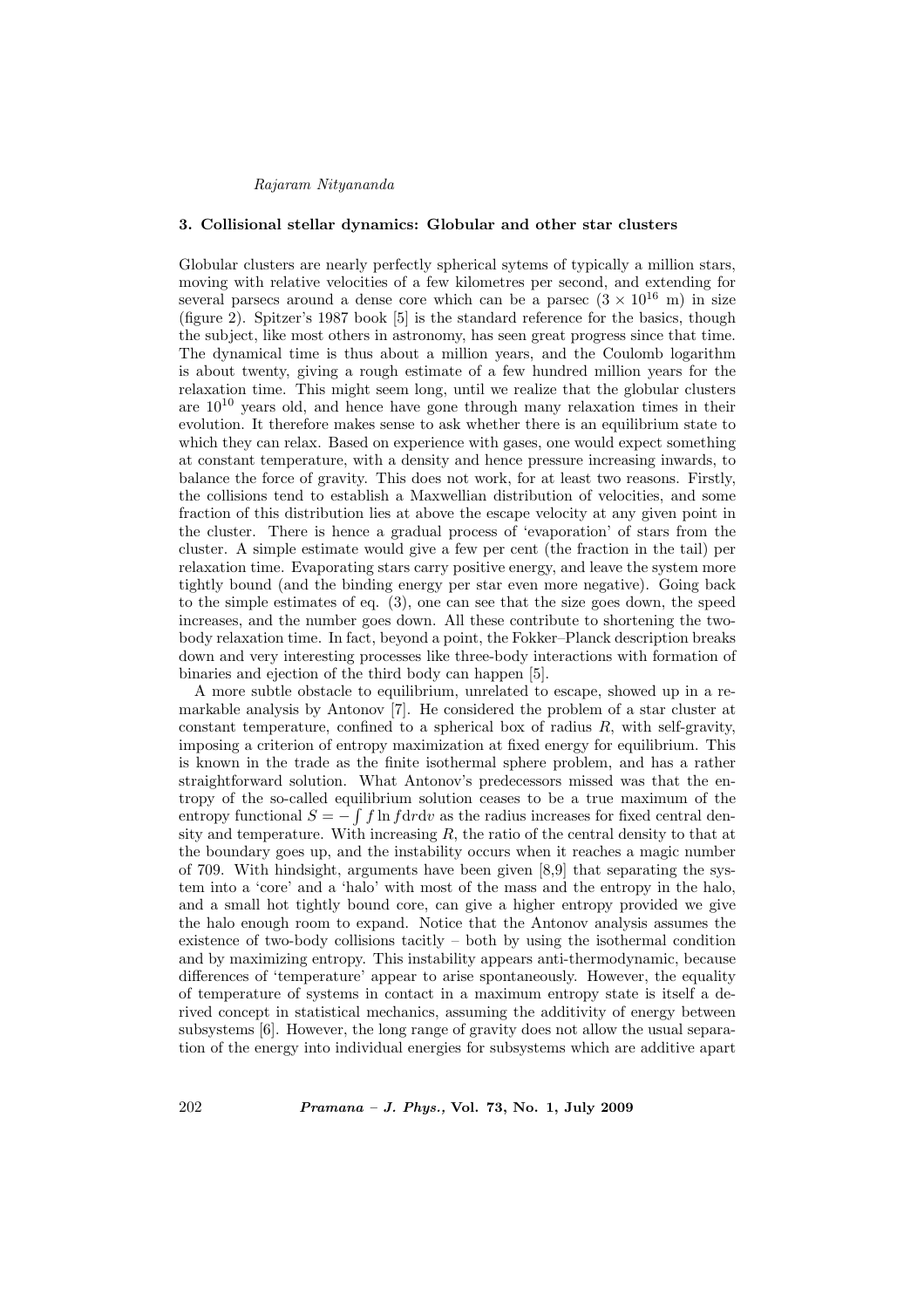from small surface terms. Hence uniformity of temperature fails for a star cluster. It is also shown assuming the same additivity [6] that angular velocity should be constant in a system with fixed total angular momentum. This too fails for a star cluster. One can (in principle) put all the angular momentum into one star orbiting at a sufficiently large distance, and build a zero angular momentum, maximum entropy model for the rest with essentially the same energy as originally prescribed. This rather academic construction does reflect a well-known astrophysical effect – outward transport of angular momentum in rotating systems. The progenitors of globular clusters may well have had angular momentum which they seem to have got rid of by evaporation or at least moved to their outer parts.

An attempt to do statistical mechanics of the N-body system with a  $1/r$  potential in a box of size  $R$  shows that even the microcanonical ensemble fails, because the phase volume at constant energy is infinite. The root cause is that even with fixed total energy, one can consider configurations in which two very close particles have a large negative potential energy, which is fed into the kinetic energy of the remainder. The resulting gain of entropy more than offsets the entropy lost by making this pair move around together, even for a three-body system. This becomes apparent from simple power counting. The momentum space part of the phase volume below total energy  $E$  for  $N$  free particles scales as a typical momentum raised the power of  $3N$ , i.e. as  $E^{3N/2}$ . We hence have a density of states scaling as  $E^{3N/2-1}$ . A bound pair with energy more negative than  $-E<sub>b</sub>$  is confined to relative separations less than  $GM^2/E_b$  and has relative momentum of the order of  $E_b^{1/2}$  $b^{\frac{1}{2}}$ . Putting these two facts together gives a phase volume below  $-E<sub>b</sub>$  scaling as  $E<sub>b</sub><sup>-3/2</sup>$  $\int_{b}^{-3/2}$  implying an  $E_{\rm b}^{-5/2}$  $b<sub>b</sub>$ <sup>-3/2</sup> tail in the density of states for the relative motion of this pair. Now consider  $N+2$  stars in a box of size R, and let us look at configurations with any fixed total energy E, realized as  $E = E<sub>b</sub>$  with large positive  $E<sub>b</sub>$  for N stars and energy  $-E<sub>b</sub>$ for the pair. The density of states for the combination is obtained by convolving the two results given above to get  $\int E_h^{-5/2}$  $b^{(-5/2)}(E + E_b)^{3(N+1)/2-1} dE_b$  This already diverges for  $N = 1$ , i.e. a three-body system! (The  $N + 1$  in the free particle part allows for the centre of mass motion of the pair.) One can picture the small  $r$ divergence in the density of states at finite energy as follows. For free particles, the constant energy surface is a sphere in  $3N$  momentum dimensions, with the spatial coordinates independently ranging over the box. With a  $1/r$  attractive interaction, one sacrifices volume in coordinate space by restricting two particles to move close to each other, but makes up by using their binding energy to blow up the momentum space sphere.

These phase space considerations are necessary but not sufficient for expecting the formation of binaries and their evolution to high binding energy  $-$  a dynamical mechanism is needed. Work on the interaction of binaries with single stars, including extensive numerical simulations amply confirmed the basic insight by Heggie [10] that a collision of a single star with an already tight binary drives the binary to even tighter binding and acts as a heat source for the intruder. (A very intuitive picture would be a slow particle hitting a rapidly rotating fan.) This leads to the concept of 'core collapse' of globular clusters in which a few tight binaries act as significant heat sources for the rest of the cluster. This is shown by a simple estimate – stars in a tight binary of two compact objects can move at a couple of hundred kilometres per second and hence supply enough energy to give a thousand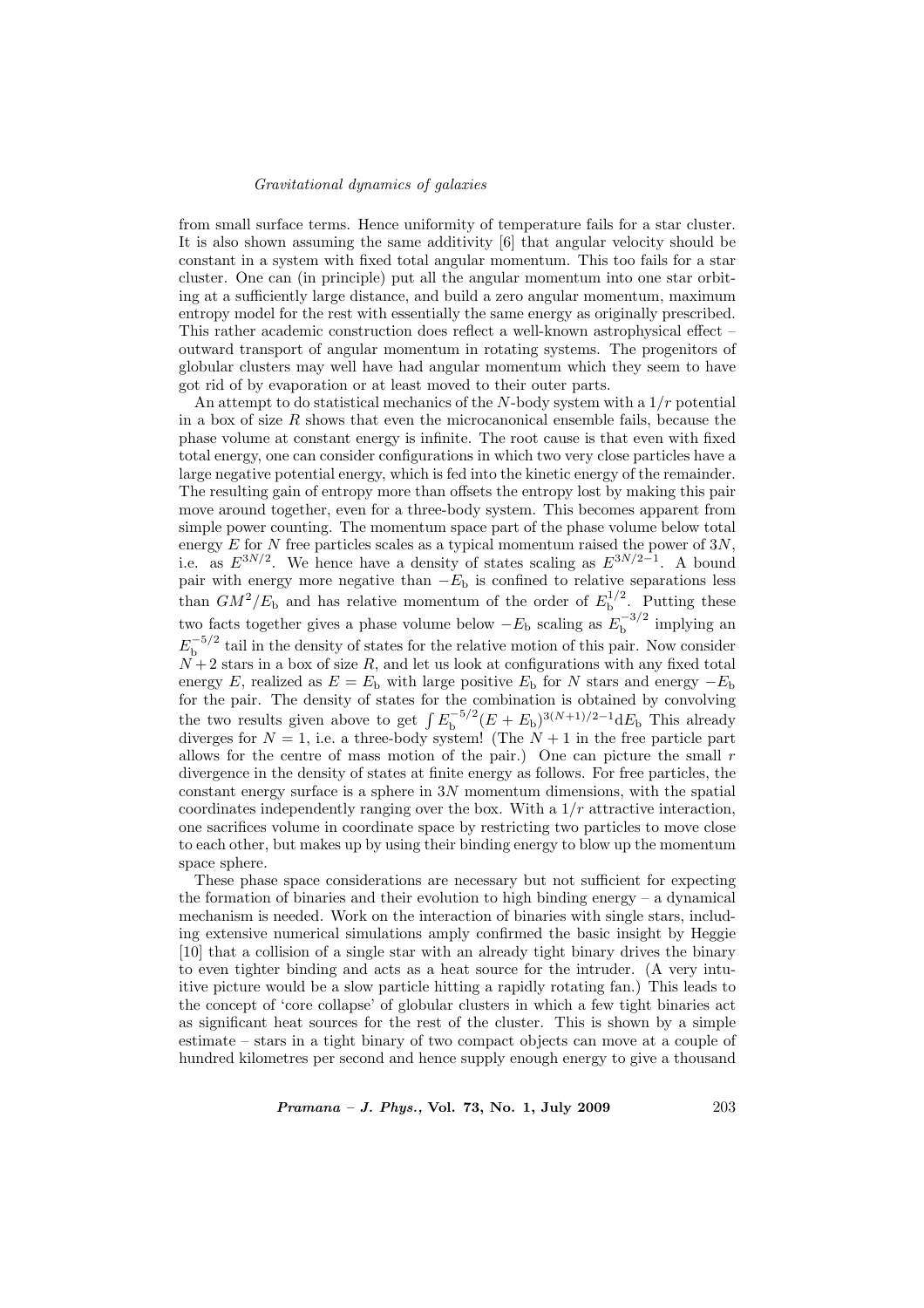stars speeds of a few kilometres per second, quite significant for the energetics of the cluster core.

As we go to clusters with a smaller number of stars, such as the so-called 'open' or 'galactic' clusters with a few thousand at most, the Pleiades being a well known example, the fluid description becomes increasingly suspect. The Coulomb logarithm becomes smaller, so the hard collisions (causing large changes in velocity) are more important in these clusters than in their more populous and globular cousins. They are also more weakly bound and susceptible to disruption as they move around in the galaxy and only live for about a few hundred million years after they are born.

The second outstanding discovery about galaxies in the twentieth century is the ubiquity of black holes right in their centres including our own galaxy and our friendly neighbour, Andromeda aka M31, and even its midget companion M32 (figure 1). The clusters surrounding these black holes can have more stars than the globulars, and the Fokker–Planck description should be better. There is now an interesting kind of 'evaporation', into the black hole. The influence of the central mass results in a central increase of density and random as well as rotational velocities of the stars, now dominated at small enough distances by the potential of the black hole itself. Unlike the globular clusters, these can have significant angular momentum. There are very interesting issues relating to these stellar systems which are the topic of much current work [11].

#### 4. Collisionless stellar systems: Galaxies

#### 4.1 Steady state models

We now come to systems like galaxies with so many particles that the collisional effects are negligible. The dynamical time is of order  $10<sup>8</sup>$  years and multiplying by any reasonable number of particles gets one comfortably above the Hubble time which is of order  $10^{10}$  years. Forty years ago, one would have thought of the particles as stars. But with the discovery of non-baryonic dark matter, making up most of the mass of most galaxies, the same model can be applied to this component. What this matter is really made of is not known but, provided it interacts mainly through gravity, we can sidestep the issue and go on to a general discussion of collisionless self-gravitating phase space fluids obeying eq. (1). The very first step is to discard our preconceptions about systems maximizing their entropy, or having a Maxwellian distribution of velocities, or even having the same pressure in all directions, all of which are consequences of the collision term. We should now think of a galaxy as being in a steady state, rather than in the equilibrium state. Without the collision term, a much richer variety of steady states is allowed, even after one fixes parameters like the total mass, binding energy or equivalently length scale since  $E_{\rm b} \sim -GM^2/R$ , and angular momentum. The first two can be removed as scale parameters by choosing suitable units of  $x$  and  $v$ . Angular momentum is then characterized by a dimensionless parameter. The variety of steady states allowed by the theory is actually a virtue – real galaxies come with a variety of shapes and velocity distributions.

The Liouville theorem is equivalent to the statement that  $f$  is constant along a phase space trajectory. If it is also constant in time at a given  $x, v$  (the steady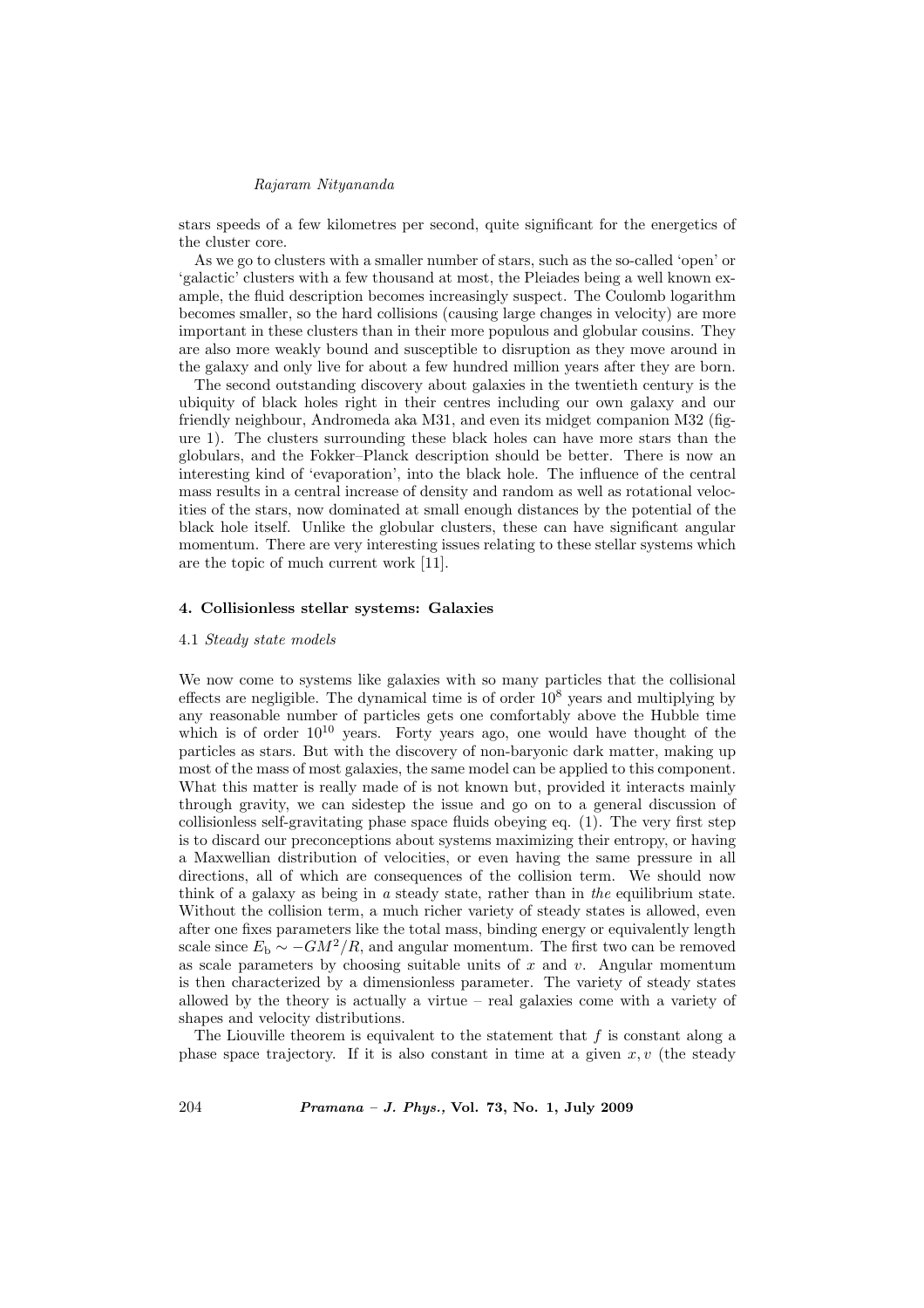state condition), this implies that f, considered as a function of  $x, v$ , is a conserved quantity. Let  $I_1, I_2, I_3$  be conserved quantities for motion in the potential of the galaxy. The notation  $I$  is used because they are called 'integrals of the motion', and we usually have no more than three independent ones in three-space dimensions (i.e. if the Hamilton–Jacobi equation separates but only in one coordinate system). The condition that the distribution function depends on  $x$  and  $v$  via these is expressed by

$$
f(X, v) = F(I_1, I_2, I_3). \tag{5}
$$

Technically, these are required to be 'isolating' integrals and the action variables do the job. This simple-looking criterion (5) for a steady state distribution in phase space goes by the name of Jeans' theorem. The simplicity is deceptive for two reasons. First, even if we were given the potential, we have no algorithm for finding integrals of motion, which may not even exist – modern chaos theory tells us that 'any old potential' does not have them. Second, we are not given the potential it has to be computed from the density which has to be computed from  $f$ .

Let us deal with the problem of self-consistency first. One can break the vicious circle by assuming a potential with some geometrical symmetry – for example, disc galaxies appear approximately axisymmetric. We have energy and the z component of angular momentum as integrals for such potentials. So assuming a distribution function which is a known function of  $E$  and  $L_z$ , we can set up Poisson's equation for the potential, which will have the potential on the right-hand side as well, since the density is an integral over f which contains the potential  $\phi$  via the energy  $E = v^2/2 + \phi$ . One can imagine solving this nonlinear integro-differential equation by starting from an initial guess plus iteration, which if all goes well will converge. At least, we can see that a naive count of equations vs. unknowns works. The potential is a function of two variables,  $r$  and  $z$ , in an axisymmetric situation, and we have a function of the two integrals of motion as input. Although this procedure seems quite general, it already makes a prediction which can be tested if you happen to live in such a galaxy. Resolving the velocity into cylindrical polar components  $v_r, v_z, v_\theta$ , we find that the z component of the angular momentum only contains the last of them,  $v_{\theta}$ , while only the sum of squares of the first two occurs in the energy. It follows that the average value of the square of  $v_z$  will be the same as  $v_r$ . This is in clear disagreement with observations in our solar neighbourhood in the galaxy. This argument led to the interesting conclusion that the potential of our galaxy must possess, at least approximately, a 'third integral'. To see how this helps, consider a three-dimensional harmonic oscillator potential, which allows separately conserved energies in the  $x, y$  and  $z$  directions. A distribution function  $f$  which is a general function of  $E_x, E_y$  and  $E_z$  would allow  $\langle v_r^2 \rangle$  not equal to  $\langle v_z^2 \rangle$ . Of course, the actual potential of a galaxy is very far from a three-dimensional harmonic oscillator, but this example illustrates the consequence of additional integrals of motion. Specialists in Hamiltonian chaos have undoubtedly seen and cited the Henon–Heiles potential which first made its appearance in an astronomical journal in precisely the context of the third integral in galaxies [12].

If we now go to a general potential with spherical symmetry, we can have three integrals,  $E, L_z, L^2$ . At first sight, one might think that making f a function of all three might break the spherical symmetry of the potential. We show that this is not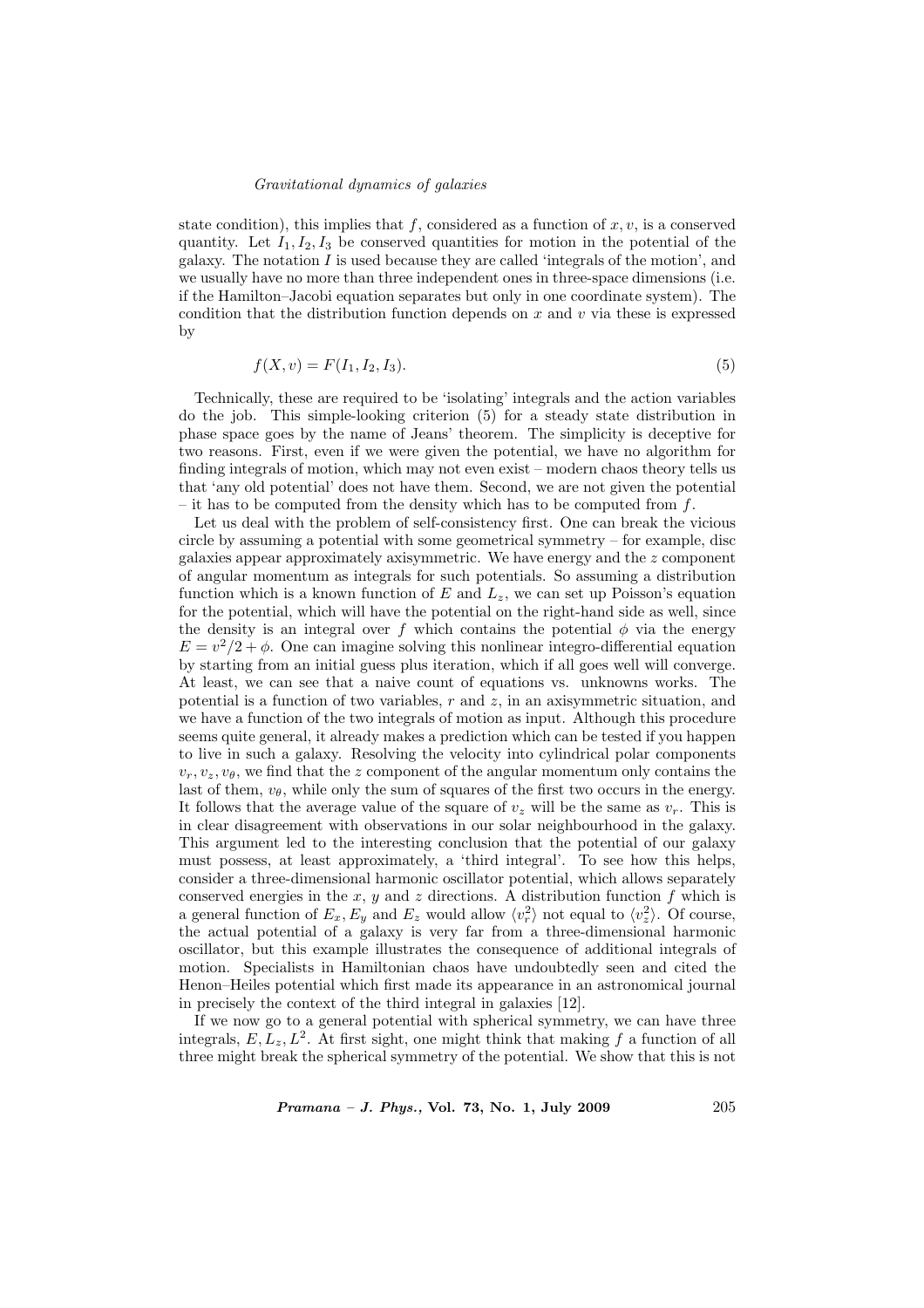necessarily so, using an admittedly artificial example. One can start from a galaxy in which f is only a function of E and  $L^2$ , to start with. Since  $L_z$  occurs only via  $L<sub>z</sub><sup>2</sup>$  in the distribution function, we have each orbit traversed by equal numbers of stars with positive and negative angular momentum about the  $z$ -axis, and a zero net angular momentum. Now let us reverse the sign of  $L<sub>z</sub>$  for those stars which have a negative value. This does not change their contribution to the potential, and so the self-consistency is undisturbed. But the distribution function now depends on  $L_z$ , and in fact the system has a net angular momentum about z. This is a counterexample to the naive belief that such a system with net rotation about one axis cannot have a potential with spherical symmetry. This also cautions us against the intuitive idea that flattening must be caused by rotation – this presumes isotropic stresses coming from isotropic velocity distributions.

We saw that we had a nice balance of classical (i.e. symmetry-induced) integrals of motion available in an axisymmetric system, against the number needed to construct such a system. For spherical systems, there was an embarassment of riches – one could construct the same spherical density distribution in more than one way. We now examine a situation with lower spatial symmetry and hence only one classical integral avaiable, viz. the energy. If  $f$  depends only on  $E$ , we can clearly have a situation where  $\langle v_x^2 \rangle = \langle v_y^2 \rangle = \langle v_z^2 \rangle$  (isotropic stress tensor) and  $\langle v_x \rangle = \langle v_y \rangle = \langle v_z \rangle$ (no bulk motion). One can guess intuitively that the 'pressure' obeys Pascals law and therefore the final galaxy will be spherical – indeed, there is a theorem due to Lichtenstein which proves this. In fact, the older models for spherical systems like globular clusters used a function of  $E$  alone (but not a Maxwellian, because that would have unbound stars).

All this is fine for a spherical cluster but leads to a difficulty when we no longer have spherical symmetry or even axial symmetry. This is quite well motivated after the inference from observations that the three-dimensional shape of some galaxies which appear elliptical on the sky is actually triaxial [1,2]. A general triaxial potential does not have integrals coming from spatial symmetry. So it appears as if we are only allowed to use functions of  $E$  in the Jeans theorem, forcing one back to spherical systems. Since triaxial galaxies exist, and successful numerical models of them also exist, there must be a way out of this dilemma. It was found in a class of ellipsoidal potentials with three integrals which could be used to build fairly realistic models of triaxial galaxies. Mumerically constructed models also show similar orbital structure to these special potentials [1,2]. It is remarkable that collisionless stellar systems actually appear to select density distributions and hence potentials which admit (at least approximately) additional integrals of motion not coming from spatial symmetries.

What happens if we set up a density distribution whose potential does not have three integrals? Since it does not allow a steady state, it presumably evolves till it reaches one. One cannot a priori rule out models, and galaxies, which are never in a steady state, for example, they could keep oscillating. Many authors have constructed such models [13]. In fact, in one-dimensional stellar dynamics (N-sheets interacting with a  $|x_1 - x_2|$  potential which are delightfully easy to simulate), oscillating models seem quite robust, but in the more realistic three-dimensional case, they are rather fragile and do not seem to turn up from general initial conditions because of their rather flat density profiles. One cannot also rule out by pure logic,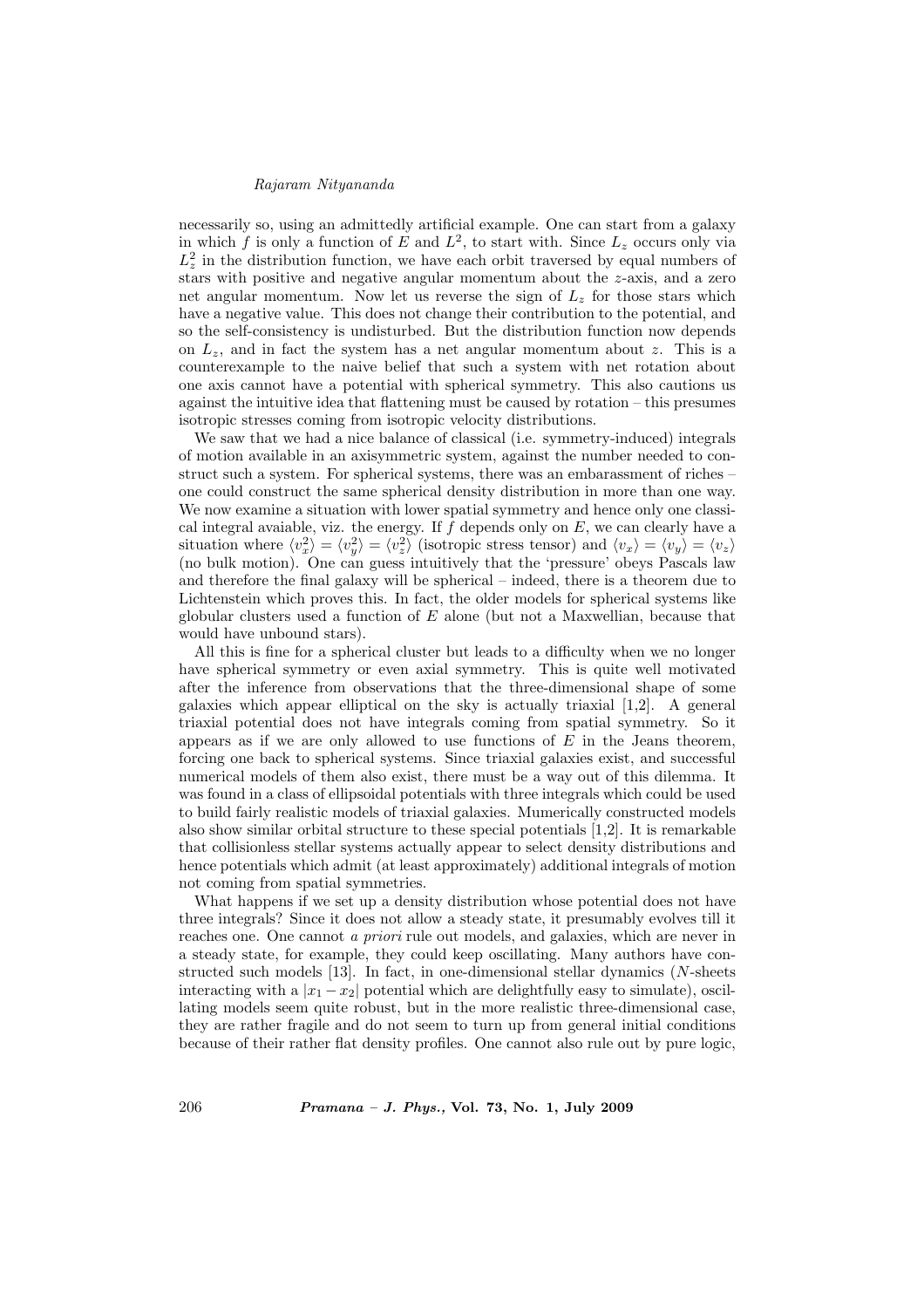models in which Jeans theorem fails, the potential supports some regular orbits and some chaotic ones whose occupancy conspires to reproduce the required density – as with realistic three-dimensional oscillating models, one can only plead absence of evidence.

# 4.2 Collisionless relaxation: Galaxy formation and interaction

We know that the galaxies were formed at some epoch – they did not always exist as we see them now. It is true that physical processes going beyond stellar dynamics shaped them – the cooling and fragmentation of primordial gas clouds, the formation of stars, etc. There is, however, a purely dynamical scenario for attaining a steady state. Motivated by standard cosmology, in which galaxies form from primordial density fluctuations, one can take a collection of dark matter particles, which are bound, but initially expanding  $-$  a slightly overdense part of the Universe, small enough to think of in Newtonian terms, and with negative total energy. This initial condition implies that the particles turn around and re-collapse. Given deviations from perfect symmetry and from uniform density, all the particles do not arrive at the centre at the same time (which they would for a sphere of uniform density starting from rest). Early cosmologists assumed that they go on to form a bound system in a steady state, obeying the virial theorem – hence the term 'virialization'. Today, we know from numerical simulations that this does indeed happen, and that the whole process takes only a few dynamical times, albeit with some infall of latecomers continuing longer. The resulting density profile broadly matches that which would explain the rotation curves of galaxies. Well before all these developments, the process of reaching a steady state was rationalized in a rather appealing physical picture due to Lynden–Bell which he named 'violent relaxation' [14], again a name that has stuck. The violence is in contrast to two-body relaxation, which takes a very large number of dynamical times, and is therefore far too slow on the scale of galaxies. There are two essential ingredients to this picture which could loosely be called mixing in action and in angle variables. Assuming that the final potential has such variables, we can argue that the distribution function will actually lose its dependence on the angle variables by 'phase mixing'. This process depends on the potential being anharmonic, i.e. the period depending on energy (and other action variables in more than one dimension). An ensemble of particles with a small, let us say 20 per cent range of periods, will be spread out over  $2\pi$  in orbital phase in five periods. The coarse grained distribution becomes a function of action variables alone (in one dimension, just the energy). This part of the mechanism is purely kinematic because it depends upon on the amplitude dependence of the orbital period. The second part includes the time dependence of the potential, which allows the energy (in one dimension) or in general the action variables to change for a given star/particle. Of course, the total energy is conserved, because the particles producing the potential fluctuations are exchanging energy with our test particle – this is sometimes called 'wave particle interaction'. The last step in Lynden-Bell's original model can be regarded as the limiting case of extreme violence. He divided the phase space into cells and shuffled them around (along with the particles contained), to mimic the mixing processes consistent with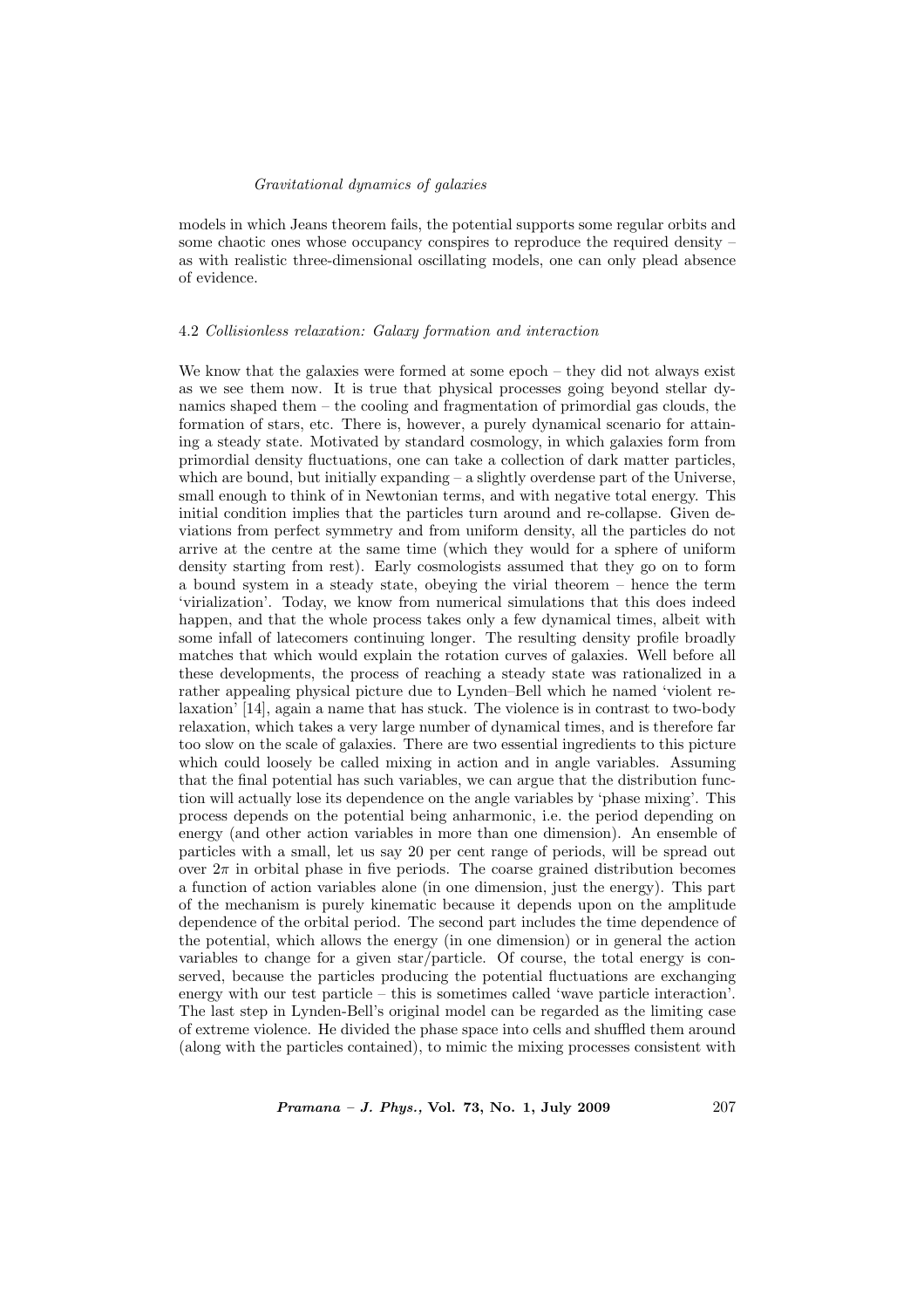the conservation of energy and Liouville's theorem, and maximized the entropy. (One could say that Doctor Lynden-Bell's prescription was to shake the bottle!) The Liouville theorem acts like a Pauli exclusion principle since phase space elements which were distinct to start with conserve their fine grained phase volume and can never overlap. The occurence of a Fermi-like distribution function in a purely classical problem was one of the intriguing aspects of this picture. Because of the phase space constraint, there is no room for core collapse like phenomena. All this still leaves open the question as to whether we should be maximizing the usual entropy expression at all, given that there is no collision term. In fact, some authors have looked at all convex functionals of f [8].

Many decades and simulations later, the consensus is that the violence is never as strong as in the original extreme model, and various attempts have been made to come up with reasonable scenarios which reproduce the results of numerical simulations. One probably needs a violence parameter set by the substructure in both density and velocity in the initial conditions. In the cosmological context, these arise from the primordial density fluctuation spectrum, but purely as a problem of approach to a steady state in the statistical gravitational dynamics of N-bodies, it can be studied more generally. There has been an intriguing claim of quasi-universality in the density profiles which are the end points of collisionless relaxation, for which there is no strong theoretical argument at present. The root of the problem is that there are no small dimensionless parameters, only one timescale  $t_{\text{dynamical}} \sim (GM/R^3)^{-1/2}$  which may as well be chosen as the unit of time, leaving us with at best general constraints and semi-quantitative pictures, drawing lessons from simulations rather than firmly predicting what they should give.

There is one more reason to pursue time-dependent stellar dynamics, well motivated by astronomical observations. Given that galaxies are part of larger structures and have relative motions other than those dictated by Hubble expansion, it is not a surprise that some fraction of them do come close enough to interact, and more of them did in the past. The 'island Universe' paradigm is oversimplified – observations and simulations have shown that interactions have had an important role in shaping galaxies as we see them today. Standard cosmology also leads us to expect that large structures form by merger of smaller ones, which collapsed earlier because of their higher overdensity.

Given two galaxies, each initially in a steady state, which then pass each other at not too high speeds and not too large distances, one expects their mutual gravitational interaction to leave its impact on each other, and on their relative motion. One might expect some conversion of the energy of orbital motion into energy of internal motions, making the interaction inelastic. The simplest possible assumption to make is that the time-scale of the encounter is much shorter than the dynamical time-scale within each galaxy. Under these conditions, the so-called 'impulse approximation' holds – each star in each galaxy is given a kick in velocity space calculable from the distance of the closest approach and relative speed. Much has been learnt from this simplified (and hence analytically tractable) picture in the early days of the subject though the tool of choice is now naturally numerical simulation, which allows one to explore a richer and more realistic parameter space [15]. The most spectacular things happen when the impulse approximation breaks down completely and the galaxies are greatly modified or even merge. One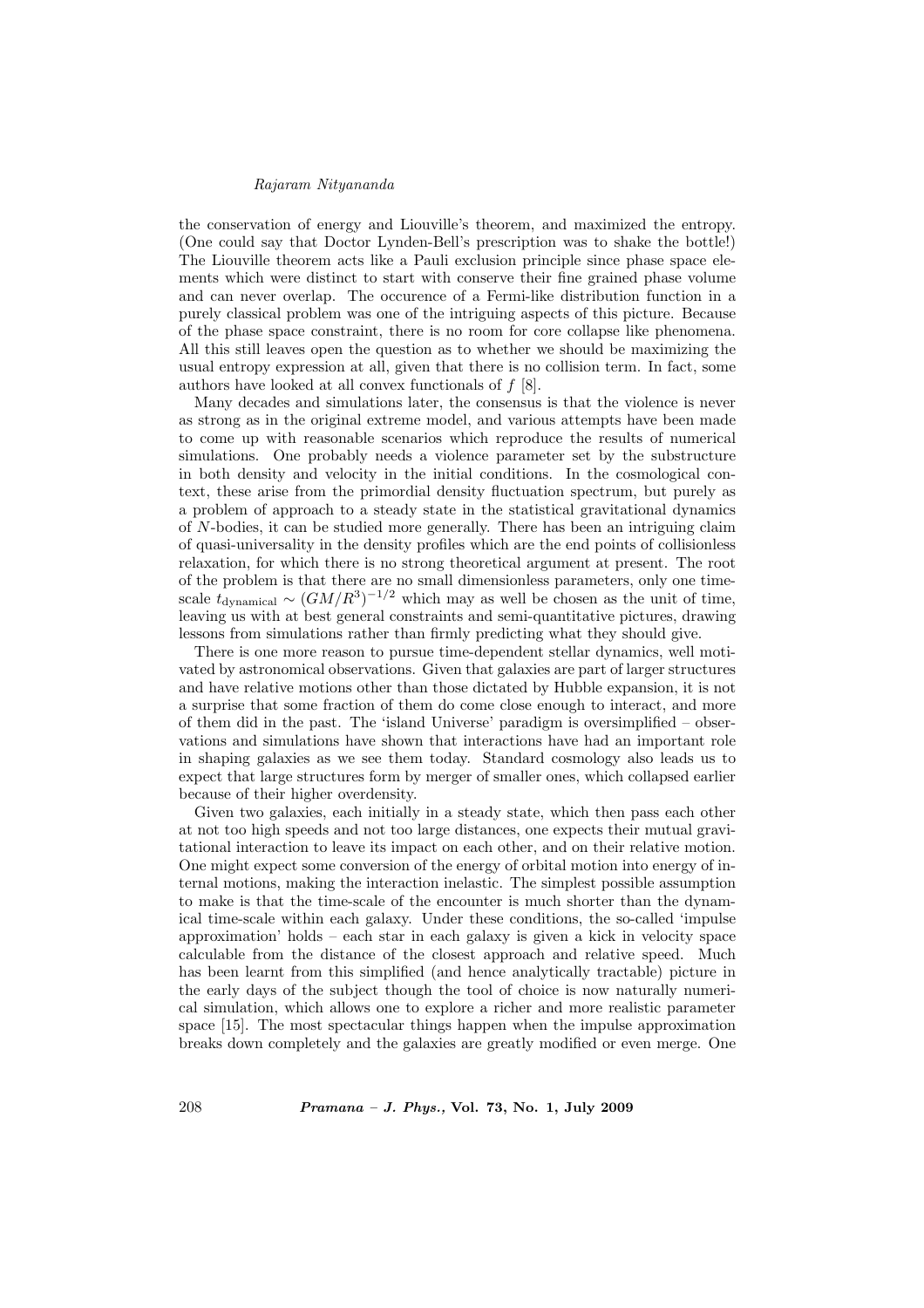of the attractive ideas in the field was that the dichotomy between spiral and elliptical galaxies would be resolved by taking the latter to be products of mergers of the former in dense environments. Like many attractive ideas, this turns out to be more complex when examined in detail. But anyone examining the classic, early work of the Toomres will be left in no doubt of the power of the interaction idea in explaining quite naturally, some of the strangest galaxies which have been observed [16].

#### 4.3 Instabilities

There is one regime of time-dependent collisionless stellar dynamics which can be attacked systematically and is relevant to understanding real galaxies – linear stability (or otherwise). Plasma physics has a long tradition of perturbing various collisionless equilibria – the classic one due to Landau is well known  $[6]$ . In the stable case, we have 'Landau damping' which is an early example of 'dissipation without dissipation' – the Vlasov equation which is nothing but a re-statement of Newton's laws and Maxwell's equations, when properly analysed shows how a disturbance to the distribution function can be damped. In some sense, this 'damping' arises from a similar cause as the anharmonic oscillator example given in the context of violent relaxation – there is a continuum of modes with different frequencies whose superposition can give rise to damping. But we also can have situations in which the disturbance can grow – the classic plasma physics example is the 'two-stream' instability – more generally, any situation when the distribution function is not a decreasing function of energy in some range.

We expect any galaxy model with a claim to astrophysical relevance to be linearly stable. If not, this state could only be attained by artificially fine-tuned initial conditions. Galaxies differ from plasmas – the interaction is attractive, there is no neutralizing background, and one starts with a finite system at the outset. In a pioneering study, Jeans (again!) set aside the point about the neutralizing background and the finite system and gave an early analysis of gravitational instability in a putative uniform infinite system of density  $\rho_0$ . The result, at long wavelengths, can simply be viewed as a plasma frequency squared with the wrong sign  $-\omega_p^2 = 4\pi n_e e^2/m_e$  is replaced by  $\omega_j^2 = -4\pi G \rho_0$  (since  $e^2$  goes to  $-Gm^2$  and  $\rho_0 = n\hat{m}$ ). Including the restoring force due to gas pressure (which gives rise to sound waves at speed  $c_s$  acting alone), the dispersion relation now has the form  $\omega^2 = c_z^2 k^2 - 4\pi G \rho_0$ . The restoring force, measured by  $\omega^2$ , can now go negative at  $k < k_j$  where  $k_j^2 = 4\pi G \rho_0/c_s^2$ , i.e. long wavelengths. Naturally, the absolute value of the pure imaginary frequency  $|\omega|$  is then to be regarded as an instability growth rate, since the  $\exp(i\omega t)$  modes become  $\exp(\pm|\omega|t)$ . The argument is flawed (and is known in the stellar dynamics trade as the 'Jeans swindle') because there is no compensating background and hence no uniform system in equilibrium which is being perturbed. Nevertheless, the time-scale and critical wave vector computed from the above dispersion relation have some significance on purely dimensional grounds. In fact, the dynamical time of equation is  $\sim (G\rho_0)^{-1/2}$ , and the inverse of  $k_j$  becomes, in the order of magnitude, the system size when one puts in the estimates from (1). The virial theorem ensures that the random (or systematic) velocities adjust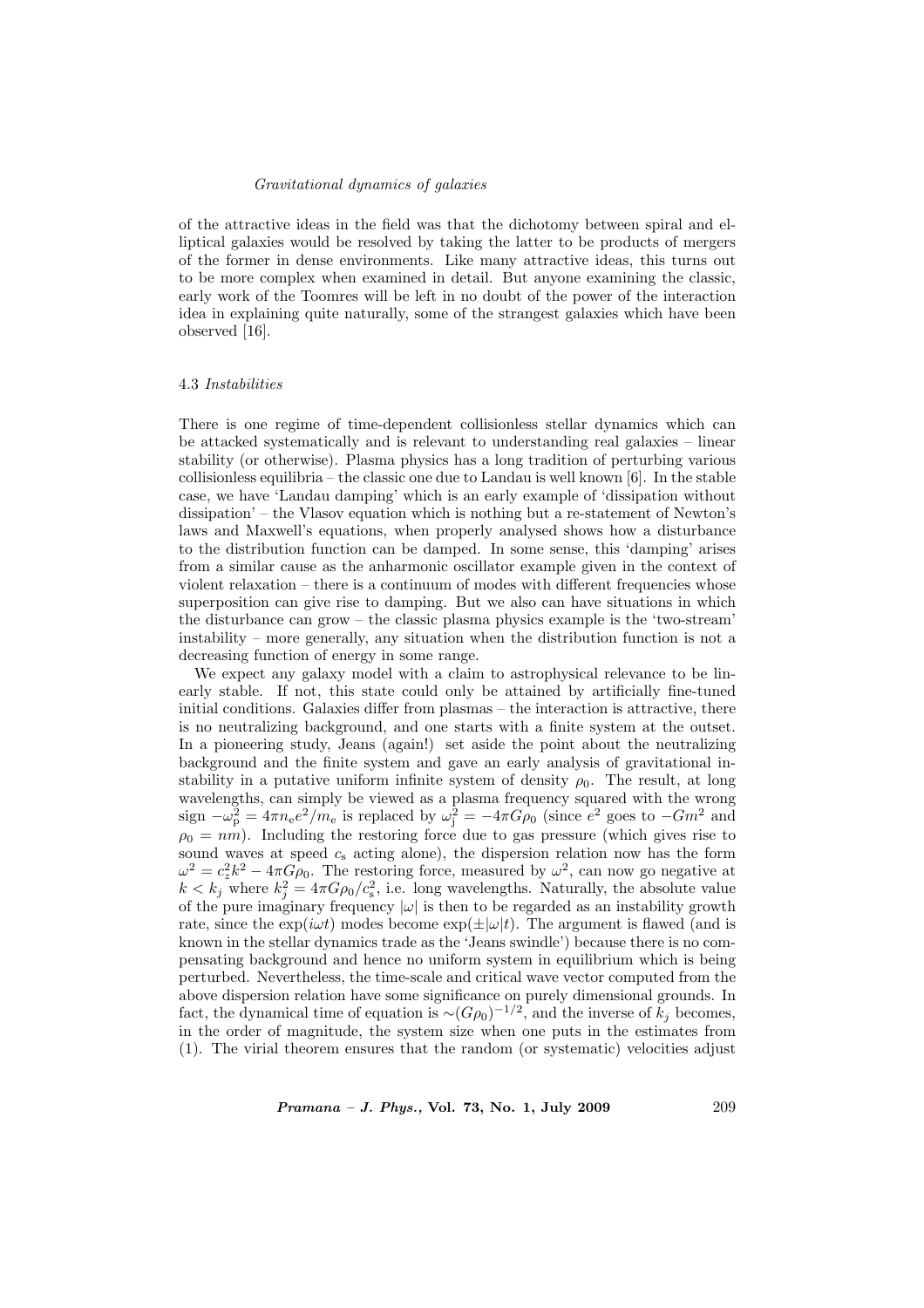themselves in the steady state to values such that the Jeans wavelength is of the order of the system size, and longer scales are irrelevant.

For a model of a finite galaxy, which is already a steady state solution to the Liouville–Poisson equation, one should ask if small perturbations decay or grow. The analysis of stability of collisionless stellar systems is in one way more involved than in homogeneous plasmas since we no longer have the luxury of doing each wave vector separately, which an infinite uniform system would offer us. Whole treatises exist on this area [17]. If the unperturbed system is axisymmetric, solutions can be sought with an angular dependence  $\exp(im\phi)$ . The case of  $m = 2$  seems to offer one of the few generalizations in the subject, which goes by the name of the 'Ostriker–Peebles' [18] criterion. It was found that rapidly rotating stellar systems are unstable. At a rather small ratio  $T/W = 0.14$  of kinetic energy in ordered rotational motion to the total energy, instability to formation of a barlike structure sets in. The absence of violent instability in most observed galaxies led these authors to propose a massive halo on purely theoretical grounds – it contributes to  $W$  but not to  $T$  and stabilizes the disc. If we associate the kinetic energy of random motions with 'heat', then one can regard a state with small random velocities as 'cold', with a low entropy and hence a high free energy which can be tapped by the instability. This leads to a configuration which has lower free energy. At this level of generality, there are analogous phenomena for rotating masses of incompressible fluid, for which Chandrasekhar's lectures which became the book [19] are a standard reference. The bar instability is then related to that found by Jacobi – the rotating and oblate Maclaurin spheroid breaks symmetry around its axis and goes to a triaxial shape at large enough rotational energy.

Even if a flattened rapidly rotating disc of stars satisfies the criterion for stability against the bar mode, the question of local stability arises. Unlike the Jeans analysis, it is now possible to honestly perturb a rotating disk with sound speed  $c_s^2$ , surface density σ and epicyclic frequency κ. The 'epicyclic' should cause no apprehension of a Ptolemaic revival, being just the term used in galactic dynamics for the frequency of small radial oscillations about a stable circular orbit. Conservation of angular momentum per unit mass  $h = r^2 d\theta/dt$  implies accompanying oscillations in the tangential direction leading by  $90°$ .  $\kappa$  can be determined from the second derivative of the effective potential (per unit mass) for radial motion,  $V_{\text{eff}}(r) = V_{\text{grav}}(r) + h^2/2r^2$  for a general central potential  $V(r)$  (per unit mass) and it is given by  $\kappa^2 = (1/2r^3)(d/dr)(r^3dV_{\text{grav}}/dr)$ . A small perturbation of radial velocity at any wave vector would give rise to equally spaced rings of extra and deficient surface density, and would oscillate at the epicyclic frequency if there were no gas pressure and no self-gravity of perturbation. The gas pressure term is as earlier, but the restoring force due to the self-gravity term in two dimensions takes the form  $-2\pi G \rho_0 |k|$ . The  $|k|$  term is clearly needed to make up the dimensions of σ to those of ρ but the physical reason for this different wave vector dependence in two dimensions is that the force due to a line of excess density on a sheet (say one half wavelength of our sinusoidal perturbation) falls off inversely with distance, unlike the corresponding sheet in three dimensions whose force is independent of distance. The resulting dispersion relation for gas disks was derived by Safronov in the context of solar system formation  $\omega^2 = c_s^2 k^2 - 2\pi G \rho_0 |k| + k^2$ . The main properties of this relation are that (a) for surface densities less than  $\sigma_{\rm crit} = c(c_{\rm s}\kappa/\pi G)$ ,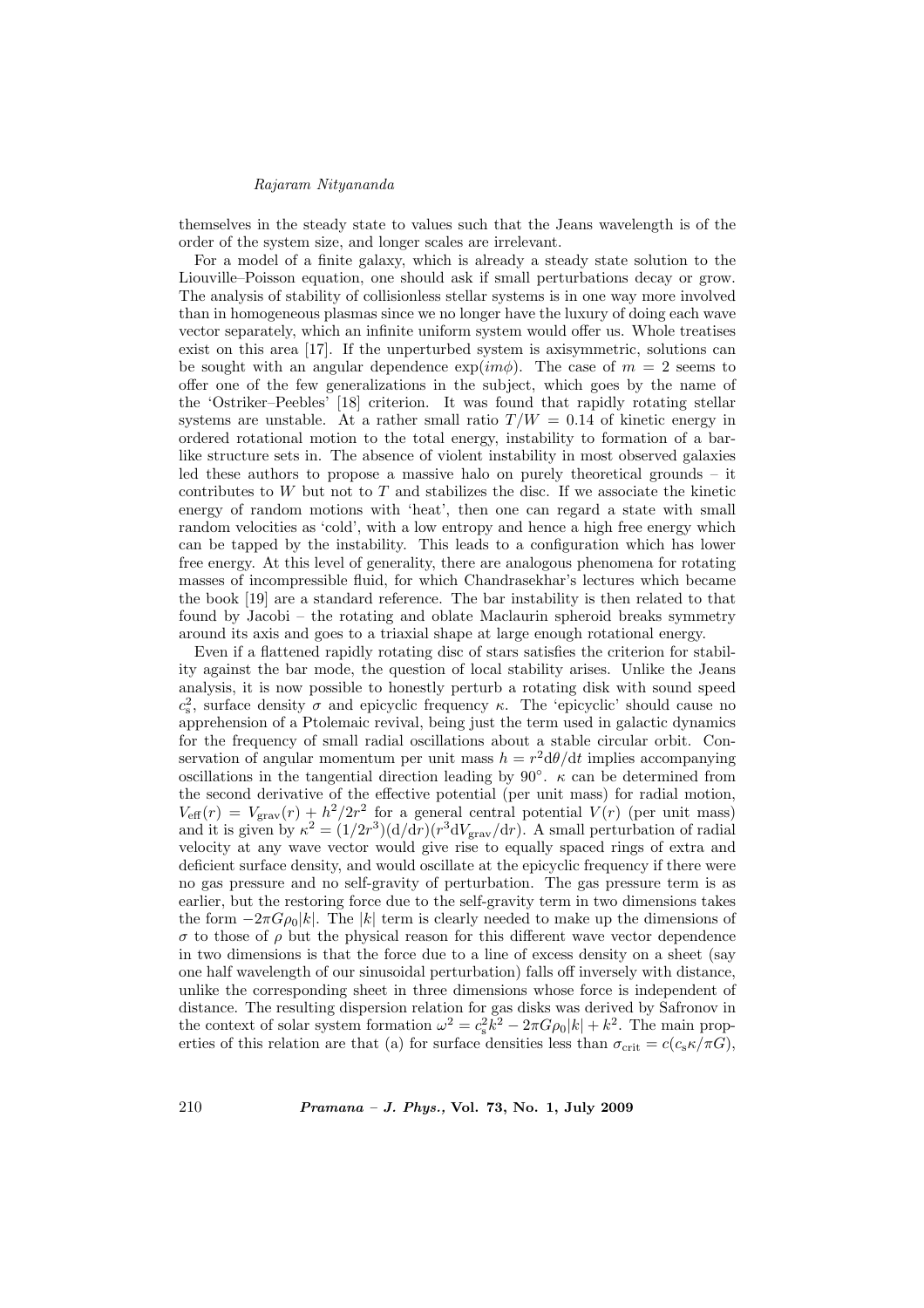there is no instability – the quadratic expression for  $\omega^2$  has no real roots. And as the surface density is increased to  $\rho_{\rm crit}$  the instability first appears at the double root  $k_{\text{crit}} = \kappa/c_s$ . We have chosen the case of gas for its relative simplicity. When one is dealing with stars, as one must in applications to real galaxies, we must keep in mind that stars have random velocities like a gas but they are collisionless and cannot support sound waves, so the  $k^2$  term is not appropriate. The effect of the self-gravity averages to zero for stars whose typical amplitude of epicyclic oscillation  $v_{\text{rms,radial}}/\kappa$  is significantly greater than the inverse wavenumber  $k^{-1}$  of the gravitational potential. The full treatment was provided in the 1960s by Lin and Shu, and by Kalnajs (we refer to Toomre's review [20] and the book [21] for details). It is found that the frequency of small radial density/velocity perturbations goes back to  $\kappa$  at short wavelengths (high k) as well. Given this basic difference between gas and stars, we should be grateful to the famous and widely used result of Toomre [20] for the critical surface density of a stellar disc. It is what we get for a gas disc if we are prepared to replace  $c_s$  by  $v_{\text{rms,radial}}$  (and less convincingly,  $\pi$  by 3.358!). Real galaxies have both gas and stars, with the gas component carrying less mass but being more responsive because of its lower random velocity. The local instability work is closely coupled with attempts to construct a theory of the spiral structure of disc galaxies based on density waves. These are spiral patterns in the density and the potential with say  $m = 2$  which rotate at a fixed angular velocity, so that stars (and gas) at small radii actually overtake a spiral arm and leave it. One general statement property is that that spiral waves carry angular momentum outwards. This is a rich and fascinating topic on which the last word has yet to be said, not for lack of trying [20,21]. Nature has found it far easier to make spiral galaxies than astrophysicists have.

## 5. Concluding remarks

This parting section carries the statutory warning of reflecting a personal viewpoint and taste, even more than the rest of the article. The phrase 'statistical mechanics of self-gravitating systems' has been avoided, out of respect for the non-existence of the standard ensembles for the collisional systems, and the rich variety of equilibria for collisionless systems. Less timid authors do talk about the statistical mechanics of such systems – the book  $[22]$ , the review  $[9]$  or the recent article  $[23]$ . One can certainly explore general issues raised by many-particle systems with a  $1/r$  attractive potential obeying statistical mechanics, using short distance cut-offs and finite boxes to make things well-defined, but it is not clear that the results have applications to astronomy. Perhaps the most prominent claim to a general formulation which is so applicable is the ambitious attempt [22] at a synthesis, invoking all the terminology of statistical mechanics such as grand ensembles etc. which has given rise to an entire school in the context of cosmological clustering. At its base, however, is a heuristic ansatz [24]. The cosmological clustering problem is outside the main scope of this survey, but it is worth remarking that equilibrium ideas do not apply in this case. The equations of motion for cosmological clustering in an expanding Universe [3] can be put in a form which is explicitly dissipative, or another form with an explicitly time-dependent interaction [25].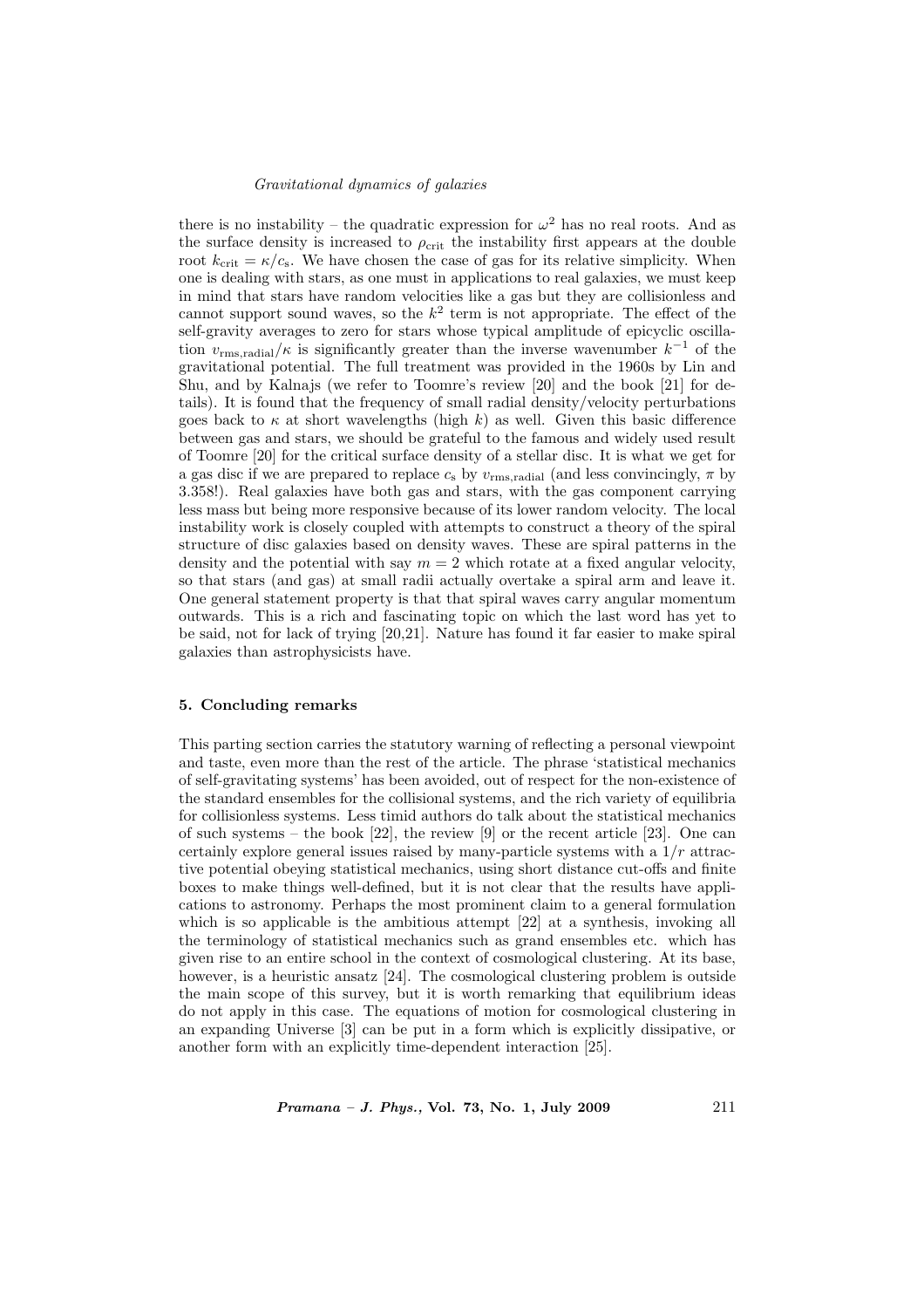My own favourite physics issue regarding collisionless stellar systems [26] is the overall landscape of stable solutions, and the initial conditions which lead to them. Because of the dissipative nature of the evolution, it is possible that the final states might admit of some broad classification based on those features of the initial conditions which they retain. This would in some sense be a thermodynamic goal but with many (but hopefully not too many) more parameters characterizing the final state than the usual energy and volume which we use for a laboratory gas. The phase space density constraint must enter in some way, i.e. whether the system is 'hot' or 'cold' in the sense explained earlier. With a proper choice of units, mass, energy and size are eliminated, everything else becomes dimensionless, angular momentum to start with but perhaps even some features of its distribution, and some aspects of the density profile and its anisotropy. Are we (meaning both observers and simulators) seeing a somewhat limited subset of what the Liouville–Poisson system allows because cosmological initial conditions have been kind to us? Perhaps the whole steady state paradigm is a simplification, and we have slow evolution or decay of some features even on cosmological time-scales? One cannot rule out collective effects with time-scales filling in the desert between the dynamical/crossing time and the Hubble time. Anything lasting a few tens of dynamical times or longer (e.g. Arnold diffusion in a potential which is not quite integrable) could give rise to pseudosteady states for billions of years.

In real galaxies, such hypothetical processes compete with real ones such as encounters with satellites and neighbours and gas infall which produce evolutionary effects on the Hubble time-scale. The other factor which is significant for realistic models of galaxies is the role of a central black hole whose presence is now recognized to be the rule rather than the exception. While it has a small fraction of the total galaxy mass, the influence on the dynamics of the central regions cannot be ignored. For example, the potential of a self-consistent triaxial model has stars near the centre on 'box orbits' which are so called because they broadly resemble the Lissajous figures of a three-dimensional harmonic oscillator with incommensurate frequencies. All stars on such orbits sooner or later visit the vicinity of the central mass which has quite a different kind of potential, and this must be taken into account. In such ways do real galaxies go beyond the realm of our idealized models.

#### Acknowledgments

I would like to thank C J Jog, M Das and A Thyagaraja who went through the manuscript in detail and made many helpful suggestions. My special thanks to S Sridhar for all the interactions we have had on this subject over many years. This article was mainly written during visits to the Chennai Mathematical Institute, Chennai, the National Centre for Biological Sciences, Bangalore, and the Canadian Institute for Theoretical Astrophysics, Toronto, and I thank all three institutions for their hospitality.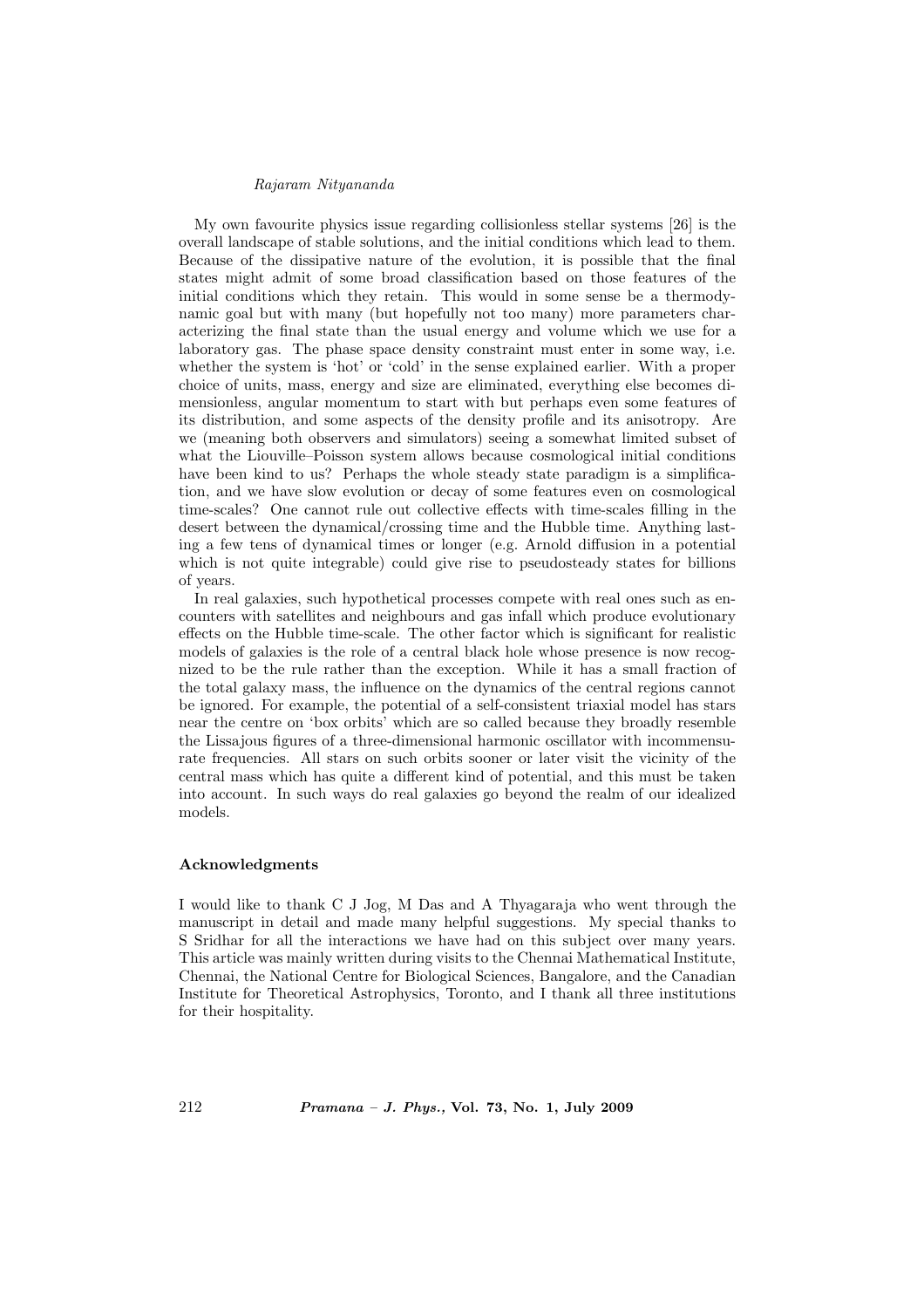#### References

- [1] J Binney and S Tremaine, Galactic dynamics, 2nd edn (Princeton University Press, Princeton, NJ, USA, 2008)
- [2] G Bertin, Introduction to galaxy dynamics (Cambridge University Press, 1992) A M Fridman and V L Polyachenko, Physics of gravitating systems. I. Equilibrium and stability (Springer, 1984)
- [3] P J E Peebles, Physical cosmology (Princeton, 1992)
- T Padmanabhan, Theoretical astrophysics (Cambridge, 2004) Vol. III
- [4] V C Rubin, Dark matter, in spiral galaxies (Scientific American, 1983) 248, 88
- [5] L Spitzer, Dynamical evolution of globular clusters (Princeton University Press, Princeton, NJ, 1987)
- [6] L P Pitaevskii and E M Lifshitz, Physical kinetics (Pergamon, 1988) for the collision term, the Fokker–Planck form, and Landau damping L D Landau and E M Lifshitz, Statistical physics (Pergamon, 1992) for the logic behind equality of temperature and angular velocity in thermal equilibrium
- V A Antonov, Vestnik Leningrad University, 7 135 (1962), translation in *Dynamics* of globular clusters, IAU symposium 113 525 (Hut and Goodman ed.) (1985) See also D Lynden-Bell and R Wood, R. Mon. Not. R. Astron. Soc. 138, 495 (1968) and the review in ref. [21]
- [8] A V Antonov, S N Nuritdinov and I P Osipkov, in an untranslated conference proceedings (Alma Ata, 1973) seem to have been the first to propose that all convex functionals of the distribution function should increase A more accessible, detailed and much later paper is S Tremaine, M Henon and R Lynden-Bell, Mon. Not. R. Astron. Soc. (1987). However, note that there is no real H-theorem for stellar systems
- [9] T Padmanabhan, Phys. Rep. 188, 285 (1990)
- [10] D C Heggie, Mon. Not. R. Astron. Soc. 173, 729 (1975)
- [11] R Bender *et al, Ap. J* 631, 280 (2005). A study of M31 with the Hubble space telescope, and a typical example of current studies of black holes at the centres of galaxies
- [12] M Henon and C Heiles, Astron. J. 73 (1964). Modestly entitled The applicability of the third integral of motion: Some numerical experiments. This ended up as a highly cited classic
- [13] V A Antonov and S N Nuritdinov, Vestnik Leningrad 7, 133 (19) is an early example of radial oscillations S Sridhar and R Nityananda, Mon. Not. R. Astron. Soc. 245, 713 (1990) has oscillations with many degrees of freedom, and also contains references to earlier work
- [14] D Lynden-Bell, Mon. Not. R. Astron. Soc. 136, 101 (1965)
- [15] J E Barnes and L Hernquist, Ann. Rev. Astron. Astrophys. **30**, 705 (1990) for numerical simulations

S M Alladin and S V S Narasimhan, Phys. Rep. 92, 339 (1982) for a review of the results from the impulse approximation

J E Barnes and L Hernquist, Ann. Rev. Astron. Astrophys. 30, 705 (1990) for numerical simulations

Julio F Navarro, Carlos S Frenk and Simon D M White, Astrophys. J. 463, 563 for the universality proposal

- [16] A Toomre and J Toomre, Sci. Am. **229**, 38 (1973)
- [17] J C B Papaloizou, Stability of collisionless stellar systems (Reidel, Dordrecht, 1994); see also references 1 and 2